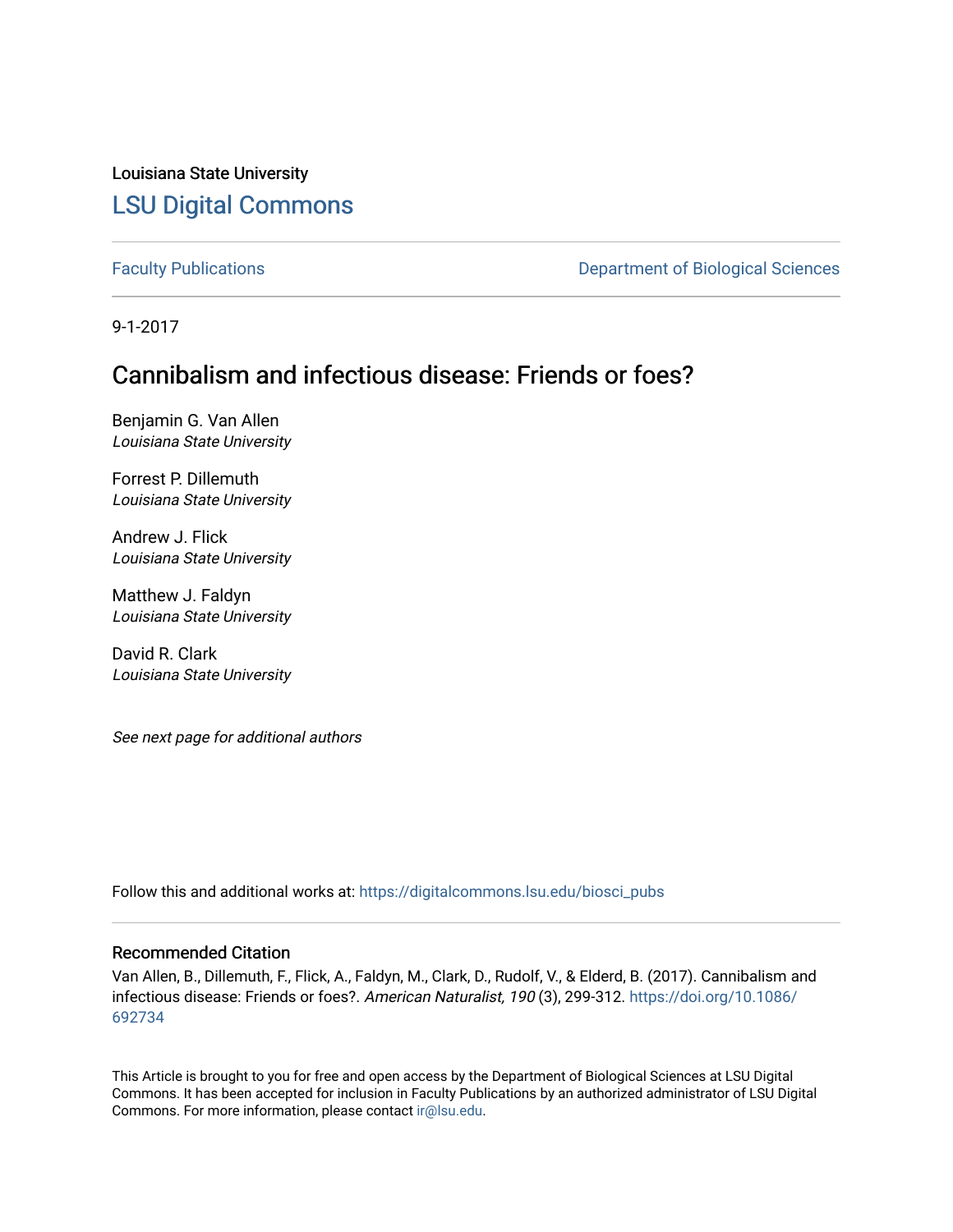# Authors

Benjamin G. Van Allen, Forrest P. Dillemuth, Andrew J. Flick, Matthew J. Faldyn, David R. Clark, Volker H.W. Rudolf, and Bret D. Elderd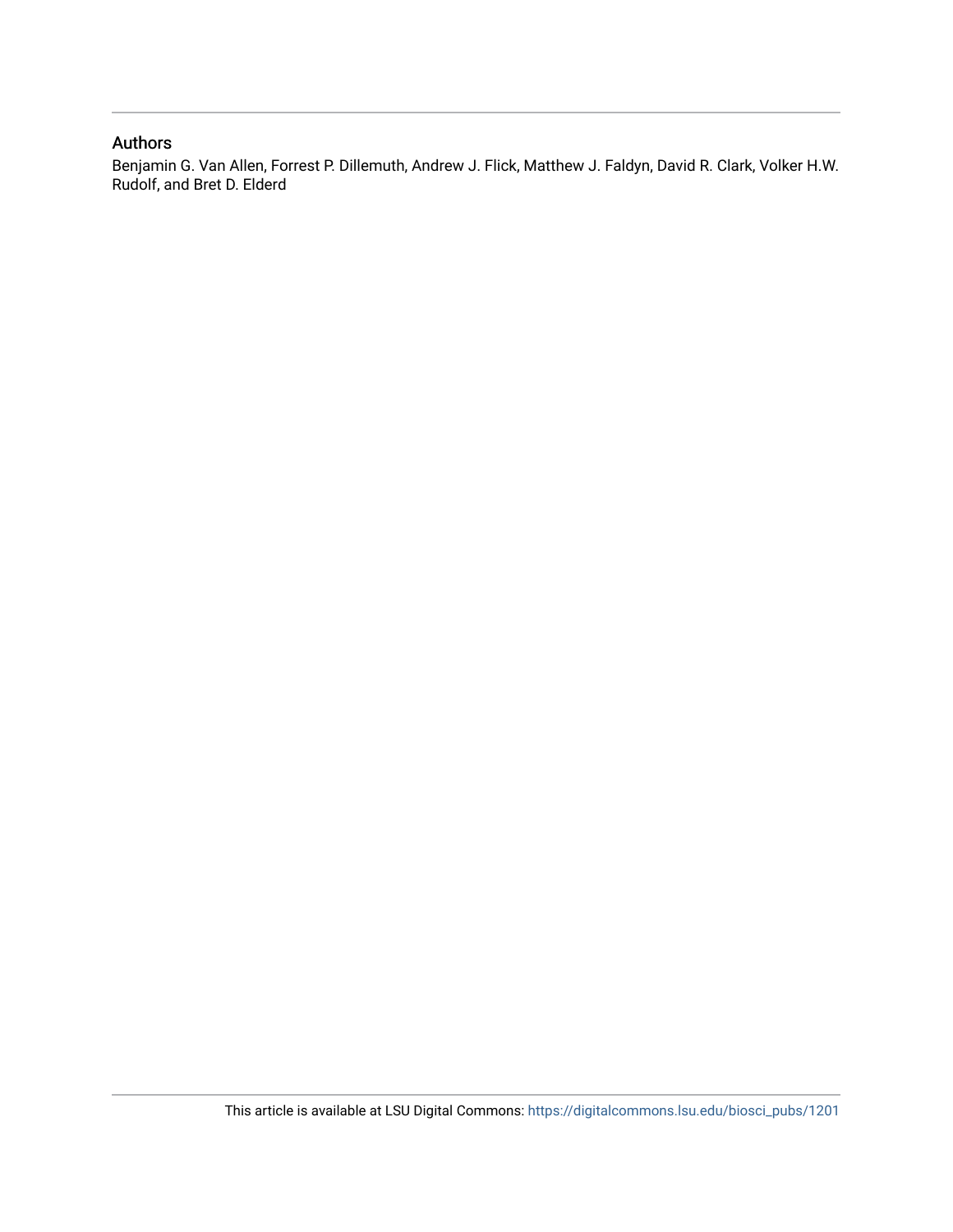**SYNTHESIS** 

# Cannibalism and Infectious Disease: Friends or Foes?

# Benjamin G. Van Allen,<sup>1,2,\*</sup> Forrest P. Dillemuth,<sup>1</sup> Andrew J. Flick,<sup>1</sup> Matthew J. Faldyn,<sup>1</sup> David R. Clark,<sup>1,3</sup> Volker H. W. Rudolf,<sup>4</sup> and Bret D. Elderd<sup>1</sup>

1. Department of Biological Sciences, Louisiana State University, Baton Rouge, Louisiana 70803; 2. Marine Biology Research Division, University of California, San Diego, California 92093; 3. Department of Biology, University of Puerto Rico–Rio Piedras Campus, San Juan, Puerto Rico 00931; 4. Department of BioSciences MS-170, 6100 Main Street, Rice University, Houston, Texas 77005

Submitted December 14, 2016; Accepted April 12, 2017; Electronically published July 14, 2017

abstract: Cannibalism occurs in a majority of both carnivorous and noncarnivorous animal taxa from invertebrates to mammals. Similarly, infectious parasites are ubiquitous in nature. Thus, interactions between cannibalism and disease occur regularly. While some adaptive benefits of cannibalism are clear, the prevailing view is that the risk of parasite transmission due to cannibalism would increase disease spread and, thus, limit the evolutionary extent of cannibalism throughout the animal kingdom. In contrast, surprisingly little attention has been paid to the other half of the interaction between cannibalism and disease, that is, how cannibalism affects parasites. Here we examine the interaction between cannibalism and parasites and show how advances across independent lines of research suggest that cannibalism can also reduce the prevalence of parasites and, thus, infection risk for cannibals. Cannibalism does this by both directly killing parasites in infected victims and by reducing the number of susceptible hosts, often enhanced by the stage-structured nature of cannibalism and infection. While the well-established view that disease should limit cannibalism has held sway, we present theory and examples from a synthesis of the literature showing how cannibalism may also limit disease and highlight key areas where conceptual and empirical work is needed to resolve this debate.

Keywords: cannibalism, transmission, parasite, disease, trophic transmission, epidemic.

## Introduction

Cannibalism, the consumption of conspecifics, is widespread among animal species (Fox 1975; Polis 1981; Smith and Reay 1991; Ibáñez and Keyl 2010; Richardson et al. 2010). Understanding why cannibalism arises and how it is maintained in animal populations has long fascinated and challenged researchers (Fox 1975; Polis 1981; Elgar and Crespi 1992). Theory predicts that cannibalistic behavior should be determined by a balance between its costs (e.g., risk of injury

\* Corresponding author; e-mail: bgvanallen@ucsd.edu.

or loss of inclusive fitness when harming kin) and benefits (e.g., gains in nutrition, reduction in competition; Polis 1981; Stenseth 1985; Elgar and Crespi 1992; Pfennig 1997; Richardson et al. 2010; Rudolf et al. 2010). The risk of infection is widely expected to select against cannibalism as well, since individuals are more likely to contract parasites when consuming conspecific versus heterospecific victims, which imposes a significant cost on cannibalistic behavior (Pfennig 2000). Yet evidence for disease imposing strong or widespread selection against cannibalistic behavior is limited and equivocal, despite the ubiquity of parasites and cannibalistic taxa (Reed et al. 1996; Rudolf and Antonovics 2007; Bolker et al. 2008; Sadeh et al. 2016). In this review and synthesis, we argue that it is important to consider the ecological and evolutionary effects of cannibalism on the parasite and its subsequent impact on parasite transmission. While this is rarely done, existing evidence suggests that when we consider the feedback between parasites and cannibalism, cannibalism may be more likely to reduce parasite prevalence and thus limit the negative effects of parasites on cannibalistic behavior.

The argument that the risks of parasite transmission through cannibalism outweigh any benefits arises from two central tenets. First, scientists were under the erroneous impression that incidences of cannibalism were extremely rare in nature (Eibl-Eibelsfelt 1961; Dawkins 1976). Although later work indicates that cannibalism occurs with high frequency across many taxa (Fox 1975; Polis 1981; Ibáñez and Keyl 2010; Richardson et al. 2010; Ohlberger et al. 2012), several studies suggested that the risk of parasite transmission could be a dominating factor limiting cannibalistic behavior and leading to its supposed infrequency across most species (Elgar and Crespi 1992; Pfennig et al. 1998; Curtis 2014). Second, studies of kuru in the Fore people of New Guinea, as well as other work with prion diseases, have indirectly promoted the idea that cannibalism could be a common mechanism responsible for the spread of parasites (Lindenbaum 1979; Klitzman et al. 1984; Collinge et al. 2006). Indeed, there is clear empirical evidence that some wildlife diseases can be spread through cannibalism (Pfennig et al. 1991; Boots 1998; Forbes

ORCIDs: Van Allen, http://orcid.org/0000-0001-8489-4790; Clark, http:// orcid.org/0000-0003-3125-0160.

Am. Nat. 2017. Vol. 190, pp. 299-312. © 2017 by The University of Chicago. 0003-0147/2017/19003-57445\$15.00. All rights reserved. DOI: 10.1086/692734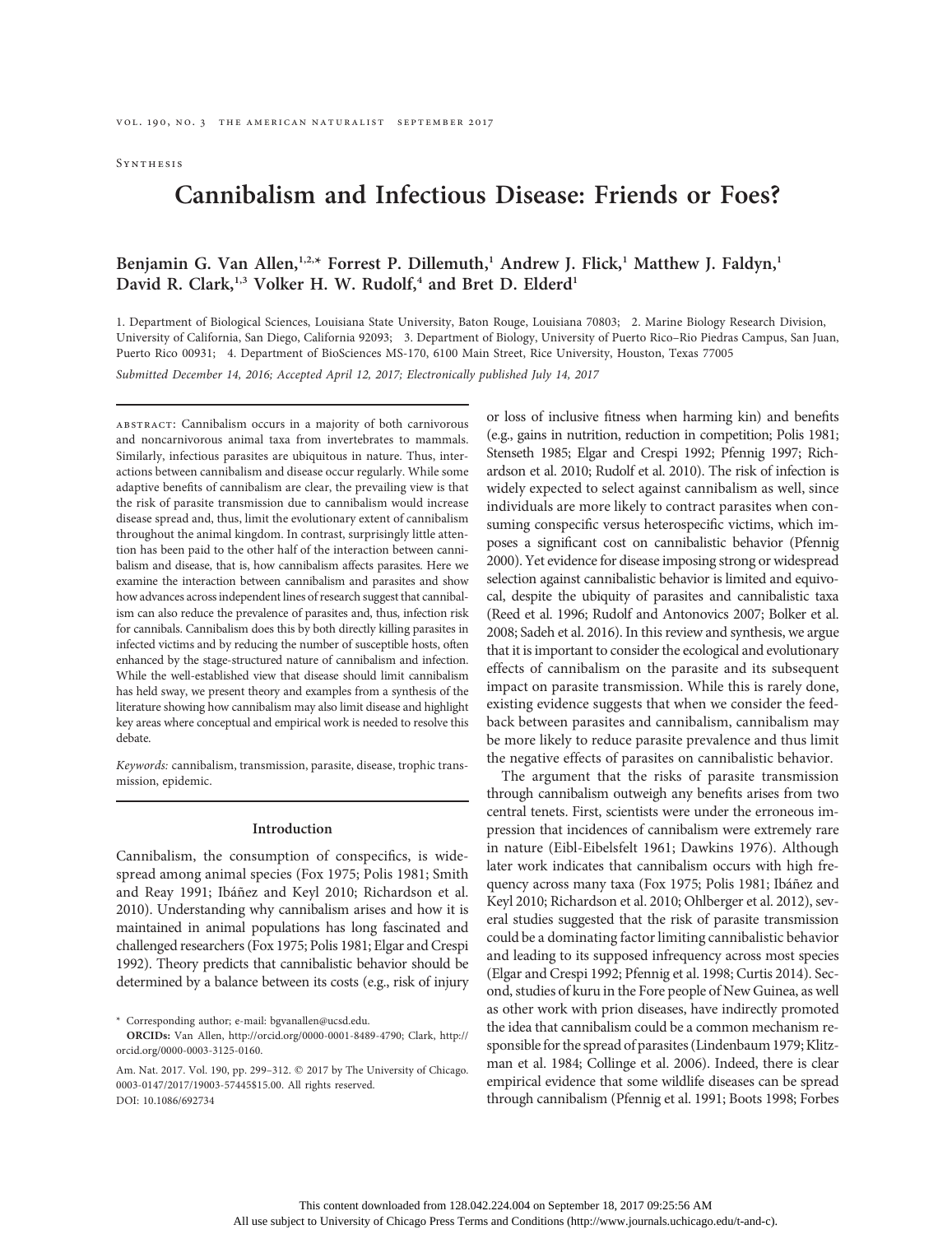2000; Pfennig 2000; Williams and Hernández 2006; Rudolf and Antonovics 2007; Bolker et al. 2008). As a result, the idea that cannibalism spreads disease or at least creates significant risk of infection for cannibals has continued to dominate the ecological literature.

In contrast, the ecological and evolutionary literature has paid surprisingly little attention to how cannibalism affects parasites and how this alters the relationship between cannibalism and disease. In this review, we take a comprehensive look at the interaction of cannibalism and parasites and synthesize the findings of recent theoretical and empirical studies. Based on this body of work, we identify and discuss three main mechanisms/concepts (fig. 1) whereby cannibalism can alter the prevalence and transmission of parasites (i.e., micro and, to a lesser extent, macroparasite pathogens). First, we discuss per capita effects of cannibalism on disease transmission (fig. 1A; Rudolf and Antonovics 2007). Second, we show how cannibalism can reduce the spread of diseases and does not always lead to higher risk of transmission for the cannibal (fig. 1B; Hart 1990; Reed et al. 1996; Boots 1998; Meunier 2015). Third, we discuss the ways that pathogens and cannibalism interact with stage-structured host populations and how this affects population and disease dynamics (fig. 1C; Claessen et al. 2004; Rudolf 2008; Ohlberger et al. 2012). Together, these mechanisms, which operate across taxa, alter multiple facets of parasite transmission and often make cannibalism more likely to prevent disease rather than disease limiting cannibalism. Following these sections, we discuss how details in the strategies of cannibals and hosts can alter both cannibal risk and parasite spread. We then consider the relationship between cannibalism and broader behavioral and evolutionary questions such as filial cannibalism. Finally, we highlight gaps in current research and suggest fruitful avenues for future empirical and theoretical research.

#### Cannibalism as the Sole Form of Disease Transmission

Cannibalism itself is unlikely to spread disease because the net number of infected individuals in the population cannot increase after one infected individual is consumed by a single cannibal (Rudolf and Antonovics 2007). Further, infected cannibals can only reduce the prevalence of the disease by continuing to eat infected and uninfected conspecifics (Rudolf and Antonovics 2007). This is shown in a susceptible-infected model with disease transmission occurring only through cannibalism (Rudolf and Antonovics 2007), where

$$
\frac{dS}{dt} = bN + eaN^2 - aNS - \delta agIS - dS,
$$
  
(1)  

$$
\frac{dI}{dt} = \delta agIS - aNI - (d + v)I.
$$

Here the rate of change of susceptibles (S) and infecteds (I) is determined by the birth of new susceptibles (bN, where  $N = S + I$ ); the increase in births due to resources gained from cannibals consuming victims, e; the cannibalism rate, a; the transmission of disease from infected victims to the cannibal(s),  $\delta$ ; the group size of cannibals per victim,  $g$ ; the background death rate, d; and the increase in infected individual mortality rate, v. For simplicity, this model assumes that infection takes hold immediately but only results in a higher mortality rate and does not alter cannibalistic behavior or production of new susceptible offspring. While cannibalistic transmission of disease can make cannibalism of in-



Figure 1: Three major mechanisms by which cannibalism negatively affects disease transmission: per capita  $(A)$ , population level  $(B; \text{dark})$ region in the upper left denotes areas of population extinction), and size/stage structured  $(C;$  dashed line = noncannibalistic population, solid line = cannibalistic population). Per capita figure derived from Rudolf and Antonovics (2007).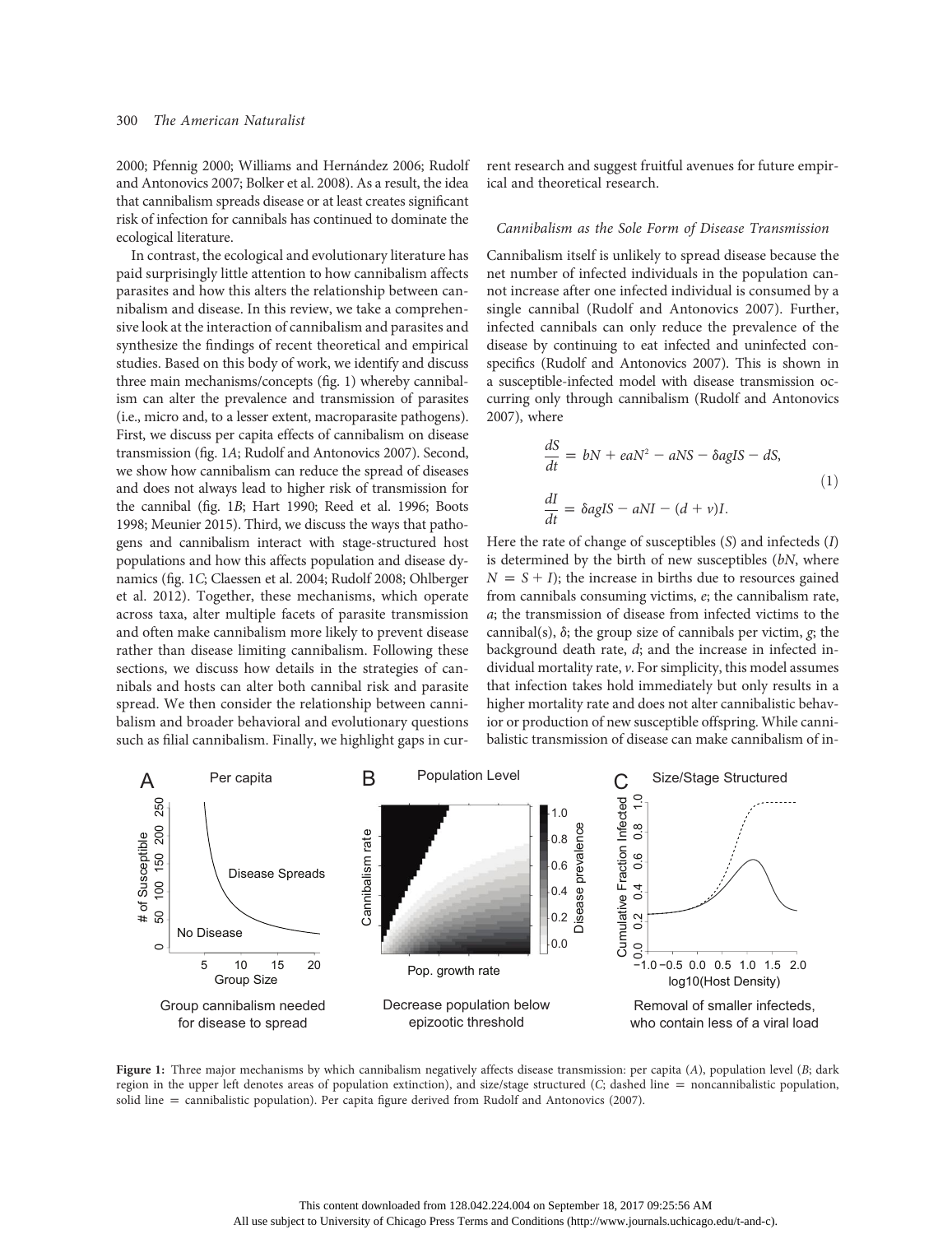fected victims individually risky, this model indicates that a parasite spread only through one-on-one cannibalism cannot invade a cannibalistic population (Rudolf and Antonovics 2007). The findings of this analytical solution are borne out in the scarcity of diseases spread exclusively through cannibalism. While many diseases are spread somewhat incidentally though cannibalism (i.e., cannibalism is not a major transmission source), none is known to transmit solely through the killing and consumption of conspecifics, even for the few diseases where cannibalism represents a major course of transmission (Rudolf and Antonovics 2007). We caution that this pattern may partly be caused by the interaction between large populations and their diseases as compared to small populations. If cannibalistic transmission is perfect or near so, then even with only one-on-one cannibalism, population size goes down while the number of infections stays the same. This could lead to a noticeable increase in prevalence within a small cannibalistic population as cannibals pass the infection between increasingly fewer individuals. Even in this case, however, the actual number of infections will not increase due to cannibalism.

While one-on-one cannibalism cannot promote the spread of disease, cannibalism can still spread disease through a population by itself if, on average, more than one susceptible individual becomes infected per cannibalistic event (Rudolf and Antonovics 2007). For this to occur, however, multiple cannibals must consume the same infected victim. Even in the case of group cannibalism, transmission must also be high enough in concert with the average group size to maintain more than one new infection per cannibalistic event on infected hosts (Rudolf and Antonovics 2007). These rules were likely met in the case of the prion disease kuru, which spread in human populations in New Guinea, since multiple individuals contacted and consumed the remains of recently dead infected individuals, and the transmission rate was high (Lindenbaum 1979; Klitzman et al. 1984; Collinge et al. 2006). The spread of kuru through cannibalism alone is perhaps incidental to the situation, since prion proteins can spread through a number of mechanisms involving transfer of contaminated body fluids (Collinge 2001). In general, most examples of group consumption of conspecific victims come from humans and their closest relatives, the chimpanzees (Arcadi and Wrangham 1999; Mitani et al. 2002; Wilson et al. 2004; Rudolf and Antonovics 2007). Other sociable and predatory animals, such as wolves and lions, rarely consume conspecifics in groups (Rausch 1967; Bertram 1975). The prevalence of group cannibalism in invertebrates is less well known, but group cannibalism could occur in some species that frequently occur at high density or live in social groups (see, e.g., Wissinger et al. 2003; Vijendravarma et al. 2013). Given that cannibals rarely share infected victims in nature, theory suggests that lethal cannibalism is an insufficient transmission mechanism in the absence of any other transmission mechanisms to ensure the persistence of parasites across most populations.

The absence of diseases spread exclusively through cannibalism is striking, given how common trophic transmission of parasites is in other systems. For example, the consumption of living victims is the only mode of transmission for many parasites, which spread from intermediate hosts (i.e., prey) to definite hosts (i.e., predators; Kuris 1974; Lafferty 1999; Johnson et al. 2010). Other forms of trophic transmission often considered cannibalism, such as nonlethal partial consumption (i.e., Sarcocystis in lizards [Matuschka and Bannert 1989] or devil facial tumor disease in Tasmanian devils [McCallum et al. 2009]), are not constrained in the same way as the killing and consumption of conspecifics (Rudolf and Antonovics 2007). Since infected individuals are not killed or removed from the populations in these systems, these transmission routes are more similar to standard frequency-dependent transmission, which allows transmission of the parasite to more than one conspecific at more than one time. Together these empirical and theoretical studies indicate that, compared to other forms of trophic transmission, cannibalism appears to be a disadvantageous mechanism for a pathogen to solely exploit without relying on other means of transmission.

# Cannibalism Culls the Infected and Reduces the Susceptible Population

Not all diseases that can spread in cannibalistic populations are transmitted through cannibalism, yet cannibalism can still inhibit the spread of these diseases via two related mechanisms. First, cannibalism can be an intense form of density-dependent population regulation that decreases the number of susceptible hosts (Fox 1975; Polis 1981; Wagner and Wise 1996; Moksnes 2004; Bolker et al. 2008; Van Allen and Rudolf 2013; Sadeh et al. 2016). Since parasites transmitted via density-dependent means, as compared to frequency-dependent transmission, require a threshold density of susceptible hosts to invade a population (Mc-Callum et al. 2001; Potapov et al. 2012), cannibalism could keep populations below this threshold. Thus, cannibalism can prevent or limit parasite invasion (Anderson and May 1980; McCallum et al. 2001; Potapov et al. 2012). Second, the consumption of infected conspecifics will not increase the number of infections (even if the parasite can be transmitted through cannibalism; see eq. [1]) and can decrease the number of infected individuals, reducing disease transmission even without density-dependent transmission (Reed et al. 1996; Boots 1998; Rudolf and Antonovics 2007; Bolker et al. 2008; Sadeh et al. 2016). Through these mechanisms, cannibalism is somewhat analogous to the culling of a wild animal population to prevent the spread of disease (Potapov et al. 2012; Brooks-Pollock et al. 2014). We can contrast the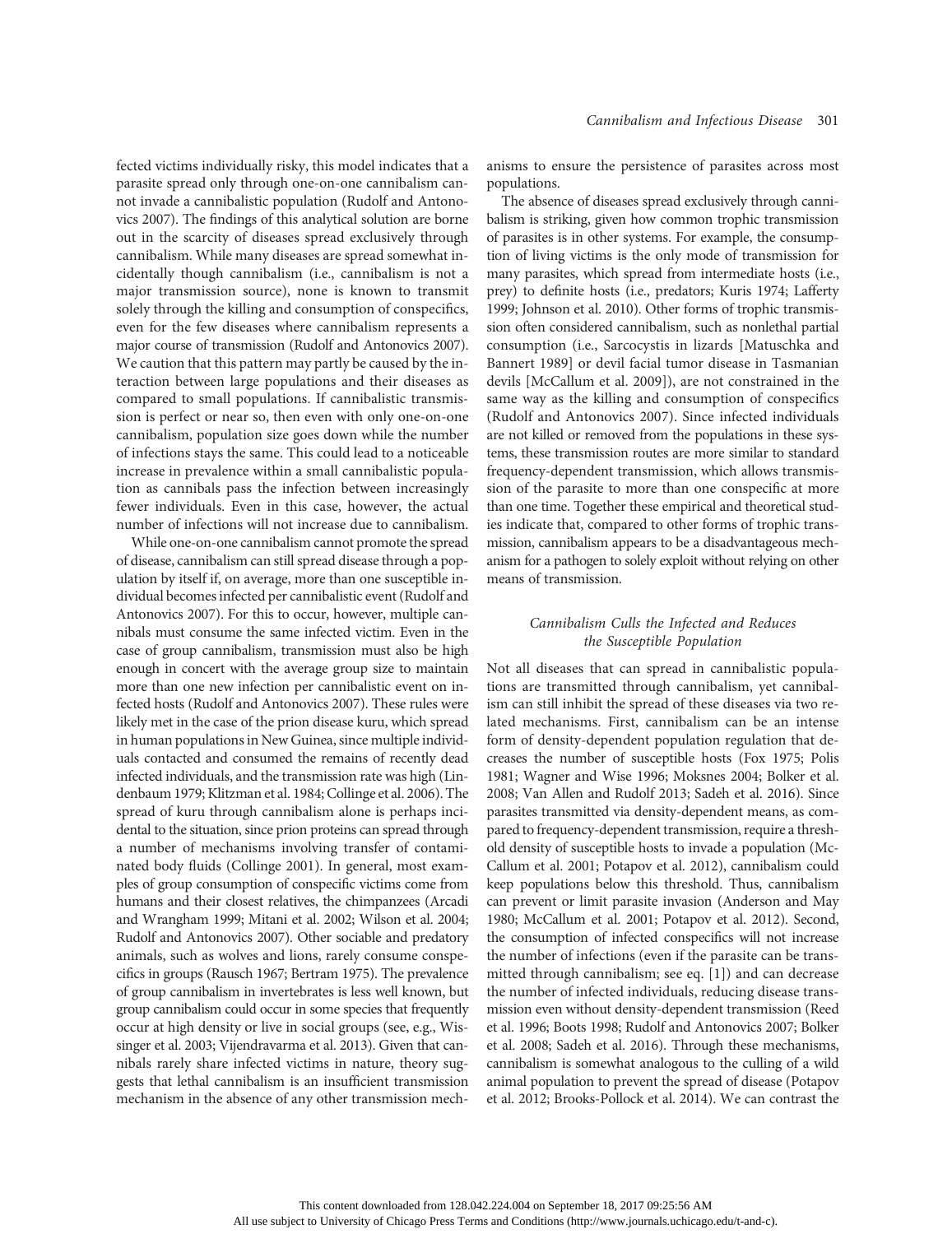effects of cannibalism and proportional increases in mortality (such as culling) on the dynamics of a horizontally spread parasite using the general model,

$$
\frac{dS}{dt} = bN\left(1 - \frac{N}{K}\right) - (m + h)S - \beta SI + eaN^2
$$

$$
-aNS - \delta aIS,
$$

$$
\frac{dI}{dt} = \beta SI - (m + \mu + h)I - aNI + \delta aIS,
$$

$$
(2)
$$

where S and I are the susceptible and infected individuals, respectively, and  $N = S + I$ . Susceptible individuals are added to the population assuming logistic growth  $b(1 - N/K)(N)$ , die naturally at the rate of mS, and become infected through density-dependent horizontal (from individual to individual) transmission at rate  $\beta$ . Infected individuals are instantaneously infectious and have mortality increased by rate  $\mu$ . Both groups are equally susceptible to harvesting or culling, h, and are cannibalistic, without regard to infection status, at rate  $a$ . The parameters  $e$  and  $\delta$  represent the increase in reproductive output individuals receive from cannibalism per capita and the transmission rate of the disease through cannibalism on infected individuals, respectively.

Analysis of the model indicates that even low levels of cannibalism reduce the prevalence of infection in the population and can result in the exclusion of the pathogen across a wide range of parameter space (fig. 2A). Culling or harvesting, on the other hand, must be balanced very closely to the growth rate of the population, since only a narrow range of parameter values exist where prevalence is reduced (fig. 2B). Excluding the pathogen with culling requires especially finely tuned efforts, since only marginally higher rates of mortality will cause the population itself to collapse toward extinction. If the growth rate of the population is too high (greater than  $h + m$ , both of which are necessarily less than 1), then culling cannot exclude disease from the population (fig. 2B). This limitation is not nearly as strict with cannibalism, since mortality is limited by the population size itself, leading to a nonlinear relationship between population growth rate and pathogen exclusion (fig. 2A). Even in the simulation shown in figure 2A, where cannibalistic transmission occurs in more than half of cases  $(d = 0.6)$  and horizontal transmission is high  $(\beta = 0.5)$ , there is substantial parameter space where the parasite either cannot invade or persists at low prevalence. The ability for cannibalism to reduce parasite spread and frequency in a population increases (all else equal) as transmission and population growth rates become lower (e.g.,  $\beta$ ,  $\delta$ , e, and/or b decrease) but remains even when all cannibalistic events lead to a transmission event. From this epidemiological perspective, cannibalism has a strong tendency to reduce the prevalence of horizontally transmitted parasites, because it reduces population density and removes infected individuals (when  $\delta$  < 1 and when infected individuals consume other infected individuals).

While this result indicates that cannibalism tends to reduce parasite prevalence in a population, cannibals still often face a higher risk of infection than noncannibals because they consume infected victims. The strength of this



Figure 2: Effect of cannibalism (A) and culling (B) on equilibrium disease prevalence in a population across different population growth rates and cannibalistic or culling mortality rates using equation (2). Darker shading indicates a higher equilibrium prevalence of the disease within the population, and light gray areas in the upper left of both plots denote population extinction (equilibrium  $(S + I) < 1$ ). Light areas indicate a failure of the pathogen to invade and establish (indicating that the reproductive rate of the parasite,  $R_0$ , was <1 leading to equilibrium disease prevalence <0.001). In both plots, the parameter associated with increased mortality varies between 0 and 1, and population growth rate varies between 0.13 and 1.5. Both ranges were explored with 100 equally spaced steps of parameter values (in all, 100,000 combinations) run for 100 time steps. The parameters used for cannibalism (A) are  $K = 10,000$ ,  $e = 0.3$ ,  $\delta = 0.6$ ,  $m = 0.06$ ,  $\beta = 0.5$ , and  $\mu = 0.5$ , while for culling (B),  $e = 0$  and  $\delta = 0$ ; all other parameters are the same as in panel A. Each simulation began with  $S = 20$  and  $I = 0.5$  to simulate the invasion of a population by the parasite. Dashed lines through A are used for figure 3.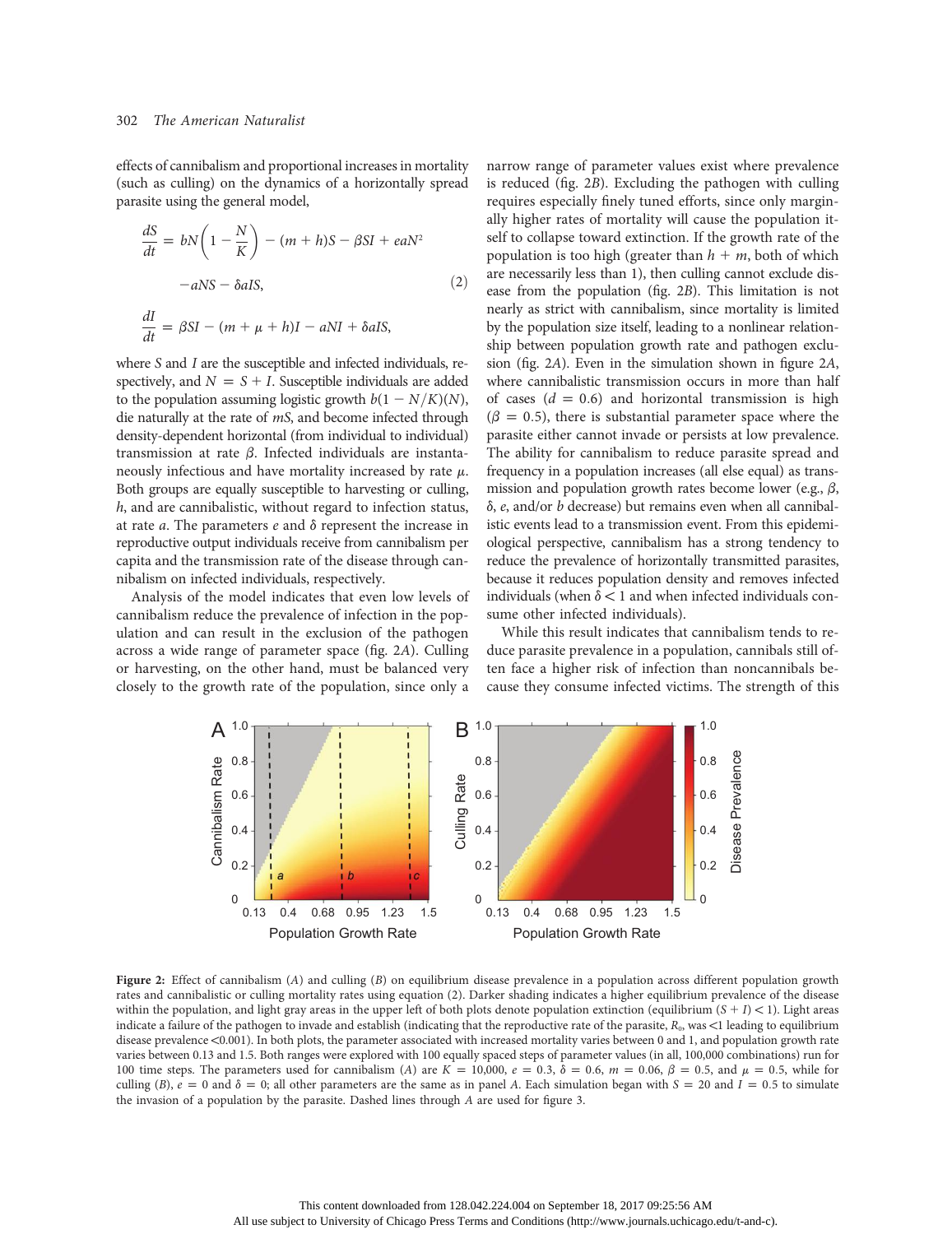infection risk varies with the ability of the parasites to transmit through cannibalism and the frequency of consuming infected individuals. Cannibalistic transmission  $(\delta)$  is fixed in our population model (eq. [2]), but the frequency of consuming infected individuals changes with parasite prevalence for a given cannibalism rate and population size. Higher cannibalism rates reduce parasite prevalence and population size but increase the number of potentially infected victims that cannibals encounter. As a result, the per capita risk of infection through cannibalism changes nonlinearly (in eq. [2]) as cannibalism rates increase (fig. 3). At equilibrium densities, per capita infection risk for cannibals increases briefly as cannibalism rates increase, but this risk soon declines as higher cannibalism rates more effectively reduce parasite prevalence and the number of potential victims (fig. 3). As a result, infection risk for cannibals decreases as cannibalism rates become higher (relative to lower cannibalism rates) and eventually reaches zero when cannibalism prevents a parasite from spreading in the population (fig. 3). This illustrates that while cannibalism does increase individual risk of infection, more cannibalism may not result in increasing risk, and indeed the opposite can be true (Bolker et al. 2008). Furthermore, while cannibalism can be costly because of this increased infection risk, cannibalism has many other benefits that could overcome its costs (Fox 1975; Polis 1981; Pfennig 2000). More studies are needed that examine the eco-evolutionary costs and benefits of cannibalism in light of this nonlinear risk of infection to determine when parasites could select against cannibalism, and vice versa.

#### Size- and Stage-Structured Cannibalism

Who is a cannibal and who is a victim is frequently decided by variation in size or stage (Fox 1975; Polis 1981; Claessen et al. 2004; Ibáñez and Keyl 2010; Richardson et al. 2010; Miller and Rudolf 2011). Earlier life stages tend to be smaller and less able to defend themselves. Consequently, older, larger individuals typically consume earlier, smaller stages. Many parasites affect the size/stage structure of a population at the individual level, by altering or stopping growth and changing host behavior (Sait et al. 1994; Park et al. 1996; Kelehear et al. 2009; Hatcher et al. 2014; Bunke et al. 2015). Furthermore, larger and more mature individuals tend to be more resistant and require higher doses to become infected, making younger/smaller stages an easier target for parasites (Feng et al. 1985; Briggs and Godfray 1995; Boots 1998; Boff et al. 2000; Kelehear et al. 2009; Haislip et al. 2011; Harrison and Hoover 2012). Thus, increased parasite prevalence in a population also frequently increases size and activity differences among individuals and thereby increases the opportunity for targeted cannibalism of smaller infected conspecifics. Such size-specific effects of parasites can thus strongly interact with the population-culling effects of cannibalism by increasing both the reduction of host density and targeted removal of infected individuals, but potentially decreasing the consumption of infecteds by infecteds and increasing the quality of potential hosts when parasites spread through cannibalism. With this increased biological realism, the answers begin to lie in the details.

A particularly striking case of the interactions between cannibalism and parasite-induced variation in size/stage occurs in lepidopteran larvae infected with lethal baculoviruses. Baculoviruses are a large group of viruses that infect a number of lepidopteran species. Lepidopteran larvae inadvertently ingest viral particles in the environment, and the virus prevents the infected host from continuing its development, but healthy individuals continue to grow (Elderd 2013). This stunting effect can lead to substantial differences in size and stage between healthy and infected individuals (fig. 4; Elderd et al. 2008; Elderd and Reilly 2014). Despite being generally herbivorous, a high proportion of lepidopteran larvae are also cannibalistic (Richardson et al. 2010).



Figure 3: Risk of infection through cannibalism after the system reached equilibrium at the end of each simulation using equation (2). Each figure represents a slice through panel A of figure 2. Instantaneous infection risk through cannibalistic activity (beyond any risk of infection through horizontal transmission) occurs when consuming conspecifics who may or may not be infected with a parasite that can transfer through cannibalism, but this risk does not linearly increase with increased cannibalistic activity. Infection risk is calculated by multiplying the cannibalism rate by the cannibalistic transmission rate  $(\delta)$  and the number of infected individuals in the population at equilibrium (i.e., the number of infected potential victims). As a result, at equilibrium, infection risk =  $a \times \delta \times I$ . The cannibalistic transmission rate used here is as in figure 2,  $\delta = 0.6$ .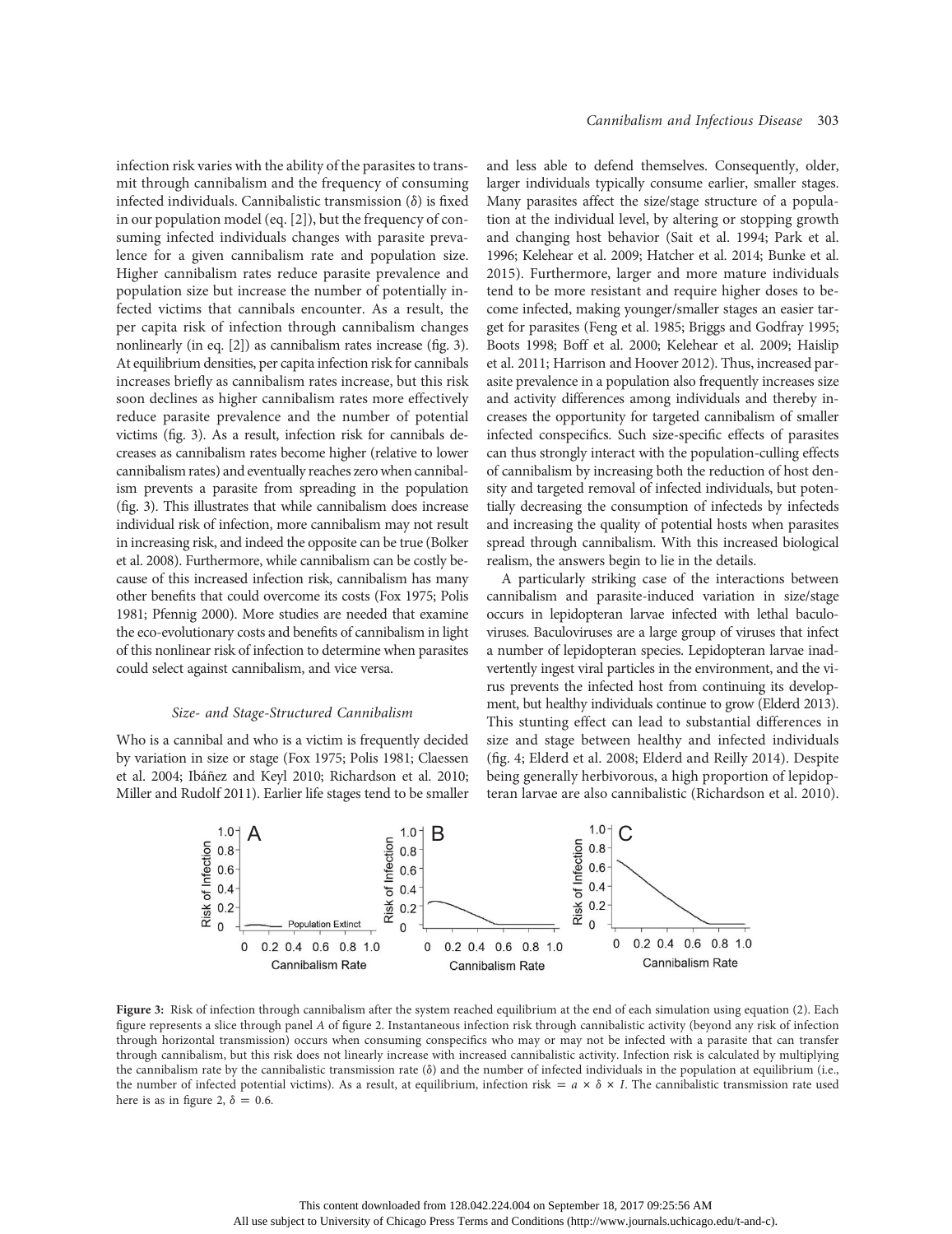

Figure 4: Two fall armyworm (Spodoptera frugiperda) caterpillars of the same age (within 24 h). The caterpillar on the left was infected with the baculovirus Autographica californica multinucleate nucleopolyhedrovirus (AcMNPV) shortly after hatching and remained at that stage, while the uninfected larger caterpillar continued to grow and is in the fourth instar in this photo. The smaller, infected individual is a very inviting target for cannibalism by its much larger conspecific.

To understand how cannibalism may affect disease dynamics in such a stage-structured population, we constructed a model using a suite of differential equations based on an SEIR (susceptible, exposed, infectious, or recovered) model (Fuller et al. 2012; Elderd and Reilly 2014) modified for this cannibalistic insect host-parasite interaction:

$$
\frac{dS}{dt} = -\beta SP - faS \sum_{i=1}^{m} E_i,
$$
\n
$$
\frac{dE_1}{dt} = \beta SP + faS \sum_{i=1}^{m} E_i - m\delta E_1 - aSE_1,
$$
\n
$$
\frac{dE_i}{dt} = m\delta E_{i-1} - m\delta E_i - aSE_i, \quad i = 2 \dots m,
$$
\n
$$
\frac{dP}{dt} = m\delta E_m - \mu P.
$$
\n(3)

Here susceptible individuals, S, move into the first exposed stage,  $E_1$ , as determined by the transmission rate,  $\beta$ , and the amount of pathogen, P, in the system. Susceptible individuals can also become infected by attacking and consuming exposed individuals,  $E_i$ , of various stages  $(1 \dots m)$  given the attack rate,  $a$ , and the fraction of attacks,  $f$ , that result in an infection. Individuals leave the first exposed stage,  $E_1$ , either by moving to the next stage at rate  $m\delta$  or by being consumed by a susceptible individual. Eventually, exposed individuals move through all  $m$  stages and liquefy to become pathogen, P. The pathogen degrades over time due to UV sunlight exposure (Fuller et al. 2012) at rate  $\mu$ . There are no recovered individuals in the model, as the parasite is fatal once infected. The exposed and infected  $(E_i)$  individuals move through a number of discrete stages during which the pathogen develops in the host. Almost all microparasites have some latent stage before peak infectiousness (Fraser et al. 2004); the length of the baculovirus latent stage is likely due to the dramatic liquefaction of host tissue necessary for transmission to occur (Fuller et al. 2012; Elderd 2013). The total time in the exposed stage is the sum of  $m$  exponential distributions, which is a gamma distribution with a mean time in the exposed class of  $1/\delta$  and a variance of  $(1/m\delta^2)$ . This model describes a single epidemic of baculovirus infection in a cohort of fall armyworms (Spodoptera frugiperda). Note, we assume only susceptible individuals are cannibals and all exposed individuals are equally infectious. The former holds if healthy individuals readily consume infected individuals. The latter is an assumption that can be relaxed but could be considered conservative.

Under this stage-structured framework (fig. 5), the cumulative fraction of individuals infected during a disease outbreak is always less than if a population was noncannibalistic at relatively high host densities (solid lines as compared to the dashed lines). At low host densities, cannibalism can slightly increases transmission of the disease but only when the cannibalistic transmission rate is very high (e.g., 90% in fig. 5A). However, as host density increases, the disease reduction effects of cannibalism becomes stronger with increasing cannibalism rates. Interestingly, infec-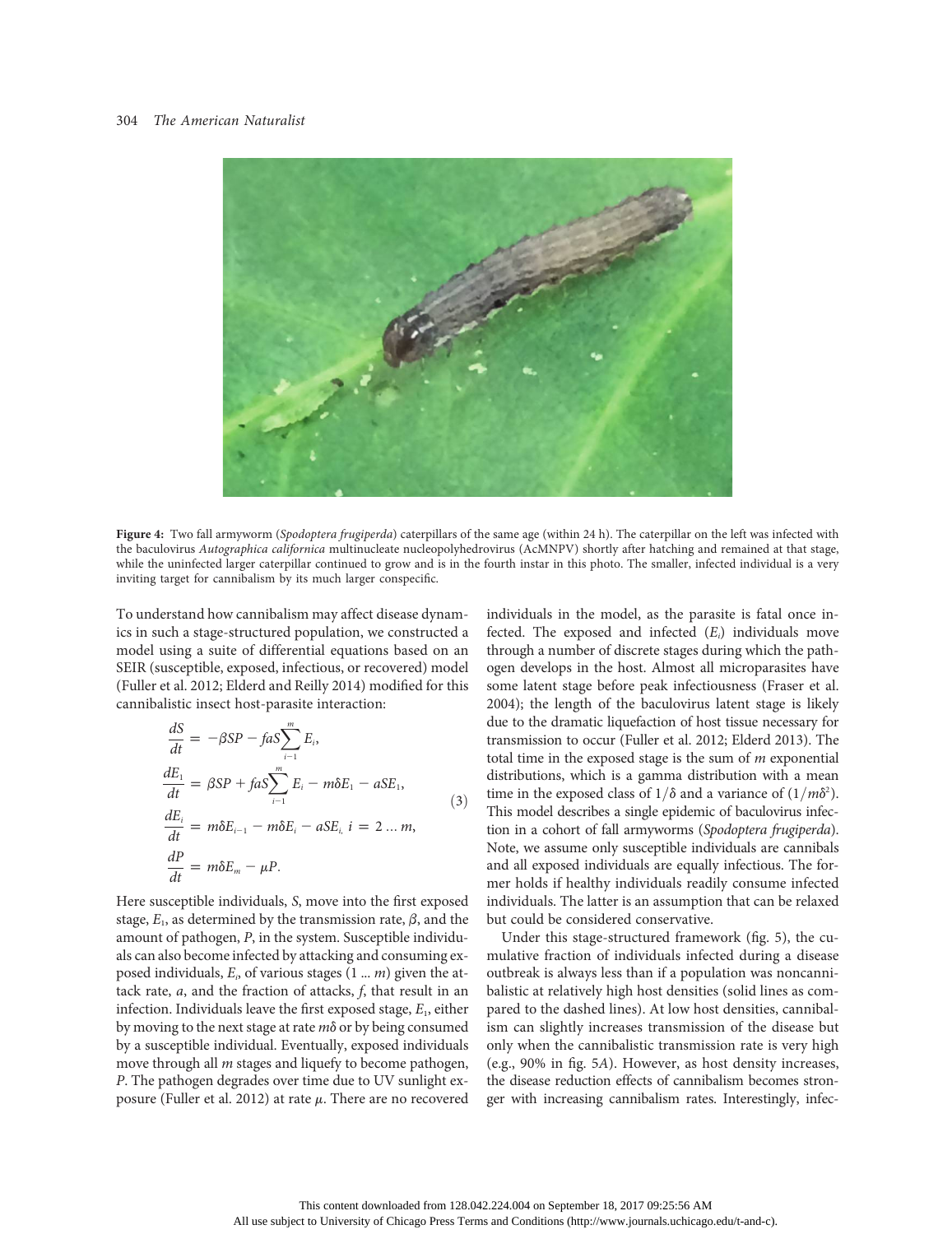

Figure 5: Effects of cannibalism on the cumulative fraction of individuals infected during a disease outbreak. Only infected individuals are cannibalized, and host pupation occurs after 30 days. Cannibalism rates of infected individuals are similar to what might be expected in lepidopteran host-pathogen systems where the host is cannibalistic, such as in fall armyworms (Spodoptera frugiperda). In both plots, the dashed line represents noncannibalistic populations. As transmission rate of the parasite through cannibalism increases, the dynamics become more similar to noncannibalistic populations (dark to light solid gray lines). A, The attack rate,  $\alpha$ , equals 0.02; the number of stages, m, equals 8;  $\delta$  equals 1/7.2; and the cannibalistic transmission rate of the parasite increases from 0 (darkest gray solid line) to 0.1, 0.5, and 0.9 (lightest gray solid line). B, The cannibalistic transmission rate, f, equals 0.01; the number of stages m equals 8;  $\delta$  equals 1/7.2; and the attack rate increases from 0.001 (lightest gray solid line) to 0.02, 0.05, and 0.1 (darkest gray solid line). In general, as the attack rate decreases, the overall fraction infected increases.

tion rates peak at medium host densities in cannibalistic populations and decline as host density increases, while infection rates simply increase to 100% in noncannibalistic populations (fig. 5). This difference in patterns of infection frequency between cannibalistic and noncannibalistic populations suggests that the nonlinear effects of cannibalism seen in equation (2) operate similarly here.

Our work with S. frugiperda shows that fourth-instar larvae consuming infected first-instar larvae are infected less than 10% of the time, suggesting that cannibalism could effectively reduce infection rates in real populations (fig. 5; B. G. Van Allen and B. D. Elderd, unpublished data). While the figure shows epizootic dynamics when larvae pupate after 30 days, which is reasonable for the fall armyworm, the dynamics change very little if the pupation time is either increased or decreased. In this system, cannibalism could have a greater effect toward reducing disease, as infected larger individuals remain cannibalistic for days. The infection progresses more slowly in these larger hosts, but they then produce far more viral particles when they liquefy, whether they acquire the disease from cannibalism or horizontal transmission (Valicente et al. 2013). By the time this happens, however, the rest of the uninfected cohort will have pupated and any virus produced will have to survive to infect a new cohort. Overall, stage-structured cannibalism and the higher probability of smaller stages becoming infected and cannibalized in many systems could act to increase the impacts of the per capita and population-level effects of cannibalism on parasite transmission.

Through these three individual- and population-level mechanisms, cannibalism should tend to reduce the prevalence and/or fitness of parasites invading cannibalistic populations. One or more of these mechanisms most likely operates in virtually every cannibalistic population (table 1). The three models presented here are the first logical steps to examine the dynamics of cannibalism and disease spread, but they focus on simple (albeit common) scenarios. However, particular life histories and parasite strategies in the real world could potentially alter the relationship between cannibalism and disease. In the remainder of this article, we examine how widely different outcomes in the relationship between cannibalism and parasites are possible, first primarily from the perspective of variation in cannibals and then from the perspective of variation in parasites.

## Devil in the Details: A Cannibal's Perspective

Cannibalism increases the chance of becoming infected when parasites capable of surviving the transmission from victim to cannibal occur in the population (i.e., fig. 3). This increased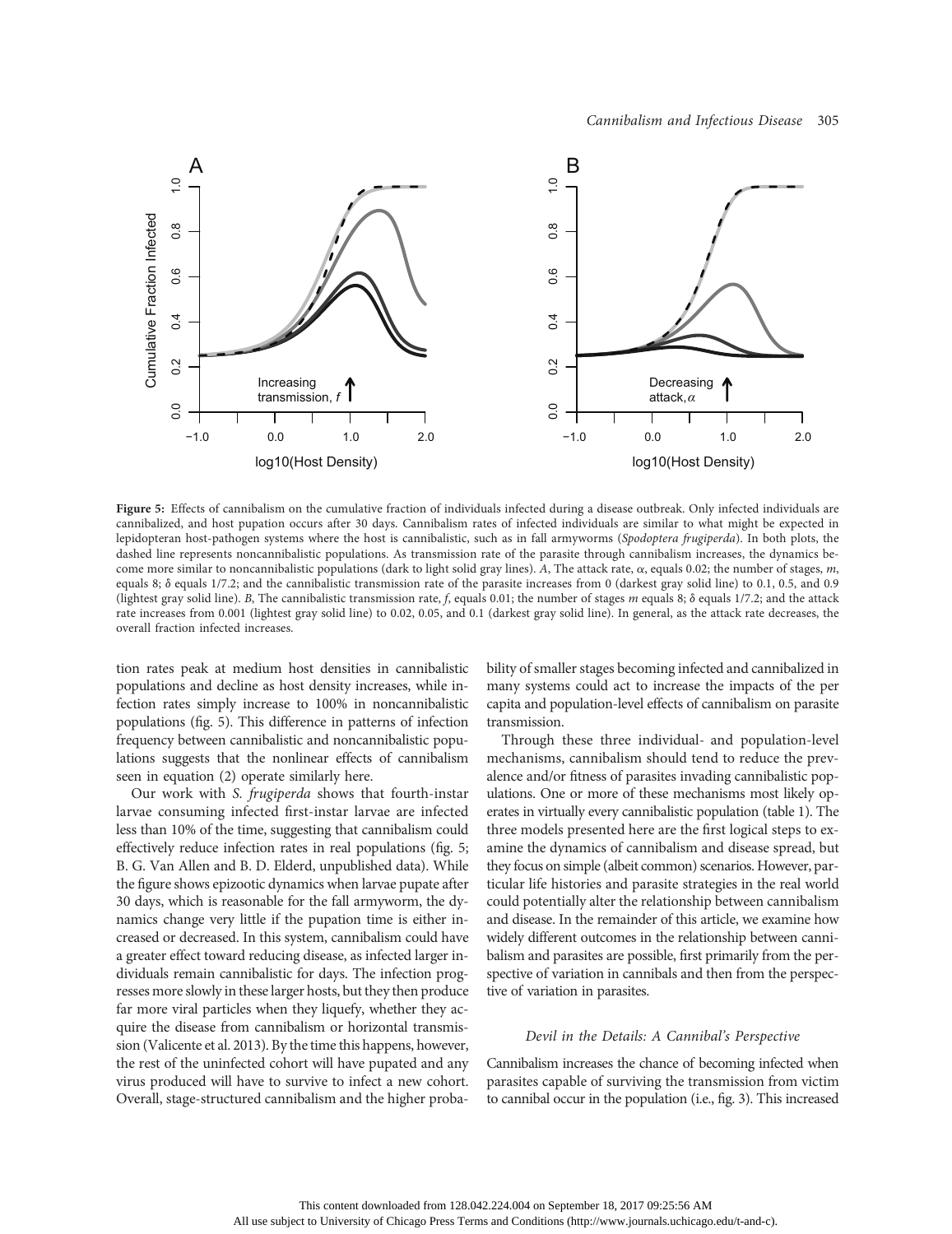| Table 1: List of empirical and empirically parameterized studies that examine cannibalism and disease transmission with direct or hypothesized relevance for prevalence                                                                                                                                                                                                                                                                                                                                                                                                                                                                                                                       |                                       |                                                                                                                                                     |                                                                            |                                |
|-----------------------------------------------------------------------------------------------------------------------------------------------------------------------------------------------------------------------------------------------------------------------------------------------------------------------------------------------------------------------------------------------------------------------------------------------------------------------------------------------------------------------------------------------------------------------------------------------------------------------------------------------------------------------------------------------|---------------------------------------|-----------------------------------------------------------------------------------------------------------------------------------------------------|----------------------------------------------------------------------------|--------------------------------|
| Host-parasite system                                                                                                                                                                                                                                                                                                                                                                                                                                                                                                                                                                                                                                                                          | Type of data                          | Effect on cannibals (direction)                                                                                                                     | Effect on parasites (direction)                                            | Citation                       |
| Tiger salamander and bacterial patho-<br>gens                                                                                                                                                                                                                                                                                                                                                                                                                                                                                                                                                                                                                                                 | Field survey and lab experi-<br>ments | Risk of infection reduces cannibalism<br>(reduce)                                                                                                   | Not measured (unclear)                                                     | Pfennig et al. 1991            |
|                                                                                                                                                                                                                                                                                                                                                                                                                                                                                                                                                                                                                                                                                               |                                       | Prefer consuming congeners over<br>conspecifics (reduce)                                                                                            | Not measured (unclear)                                                     | Pfennig et al. 1998            |
|                                                                                                                                                                                                                                                                                                                                                                                                                                                                                                                                                                                                                                                                                               |                                       | risk of infection does not reduce<br>Empirically parameterized model:<br>cannibalism (no effect)                                                    | Not beneficial (negative?)                                                 | Bolker et al. 2008             |
| Cane toad and lungworms                                                                                                                                                                                                                                                                                                                                                                                                                                                                                                                                                                                                                                                                       | Lab experiment                        | cannibalism to large cannibals<br>Parasites readily spread through<br>(unclear)                                                                     | Unclear (benefits?)                                                        | Pizzato and Shine 2011         |
| Arctic char and cestodan parasites                                                                                                                                                                                                                                                                                                                                                                                                                                                                                                                                                                                                                                                            | Field survey                          | cannibalism to large cannibals<br>Parasites readily spread through<br>(unclear)                                                                     | Unclear (benefits?)                                                        | Hammar 2000                    |
| Sand goby and pathogenic water mold                                                                                                                                                                                                                                                                                                                                                                                                                                                                                                                                                                                                                                                           | Lab experiment                        | None (promote)                                                                                                                                      | Consuming portion of eggs<br>reduces chance of egg<br>parasites (negative) | Lehtonen and Kvarnemo<br>2015  |
| Fall armyworm and iridovirus                                                                                                                                                                                                                                                                                                                                                                                                                                                                                                                                                                                                                                                                  | Lab experiment                        | Virus spreads well through canni-<br>balism (unclear)                                                                                               | Cannibalism thins population<br>(unclear)                                  | Williams and Hernandez<br>2006 |
| Fall armyworm and baculovirus                                                                                                                                                                                                                                                                                                                                                                                                                                                                                                                                                                                                                                                                 | Lab experiment                        | balism in smaller more susceptible<br>Low transmission to highly canni-<br>balistic larger stages, less canni-<br>stages (reduce)                   | Not measured (unclear)                                                     | Chapman et al. 1999            |
|                                                                                                                                                                                                                                                                                                                                                                                                                                                                                                                                                                                                                                                                                               |                                       | Parasite spreads through cannibal-<br>ism moderately well (unclear)                                                                                 | Reduces industrial production<br>of virus (negative)                       | Valicente et al. 2013          |
| Oblique-banded leafroller and parasit-<br>oid wasp                                                                                                                                                                                                                                                                                                                                                                                                                                                                                                                                                                                                                                            | Lab experiment                        | conspecifics, no transmission<br>Only consumption of infected<br>(promote)                                                                          | Kills parasitoid (negative)                                                | Wang and Daane 2014            |
| Indian meal moth and parasitic wasp                                                                                                                                                                                                                                                                                                                                                                                                                                                                                                                                                                                                                                                           | Lab experiment and model              | No risk of infection (promote)                                                                                                                      | and thins population (neg-<br>Cannibalism kills parasitoid<br>ative)       | Reed et al. 1996               |
| Indian meal moth and viral parasite                                                                                                                                                                                                                                                                                                                                                                                                                                                                                                                                                                                                                                                           | Lab experiment                        | High risk of infection but decreases<br>with size difference (unclear)                                                                              | Cannibalism thins population<br>(unclear)                                  | Boots 1998                     |
| Termites and entomopathogenic fungi                                                                                                                                                                                                                                                                                                                                                                                                                                                                                                                                                                                                                                                           | Lab experiment                        | None (promote)                                                                                                                                      | Kills parasite and eliminates<br>spread (negative)                         | Chouvenc and Su 2012           |
| parasite prevalence or parasite fitness within the cannibalistic population. Note that a number of the studies do not provide a clear picture in terms of which direction should be favored for the cannibal and/or the<br>cannibalistic behavior from the cannibal's perspective. Direction brackets for effects on parasites indicate whether the interaction between cannibalism and disease should have beneficial or negative effects on<br>parasite. Almost all studies involve cannibalism on infected conspecifics (model 1), many involve population thinning (model 2), and many involve stage structure (model 3).<br>Note: Direction brackets for effects on cannibalism indicate |                                       | whether the study suggests that the interaction between cannibalism and parasites should lead to selection (individual or kin) to promote or reduce |                                                                            |                                |

This content downloaded from 128.042.224.004 on September 18, 2017 09:25:56 AM All use subject to University of Chicago Press Terms and Conditions (http://www.journals.uchicago.edu/t-and-c).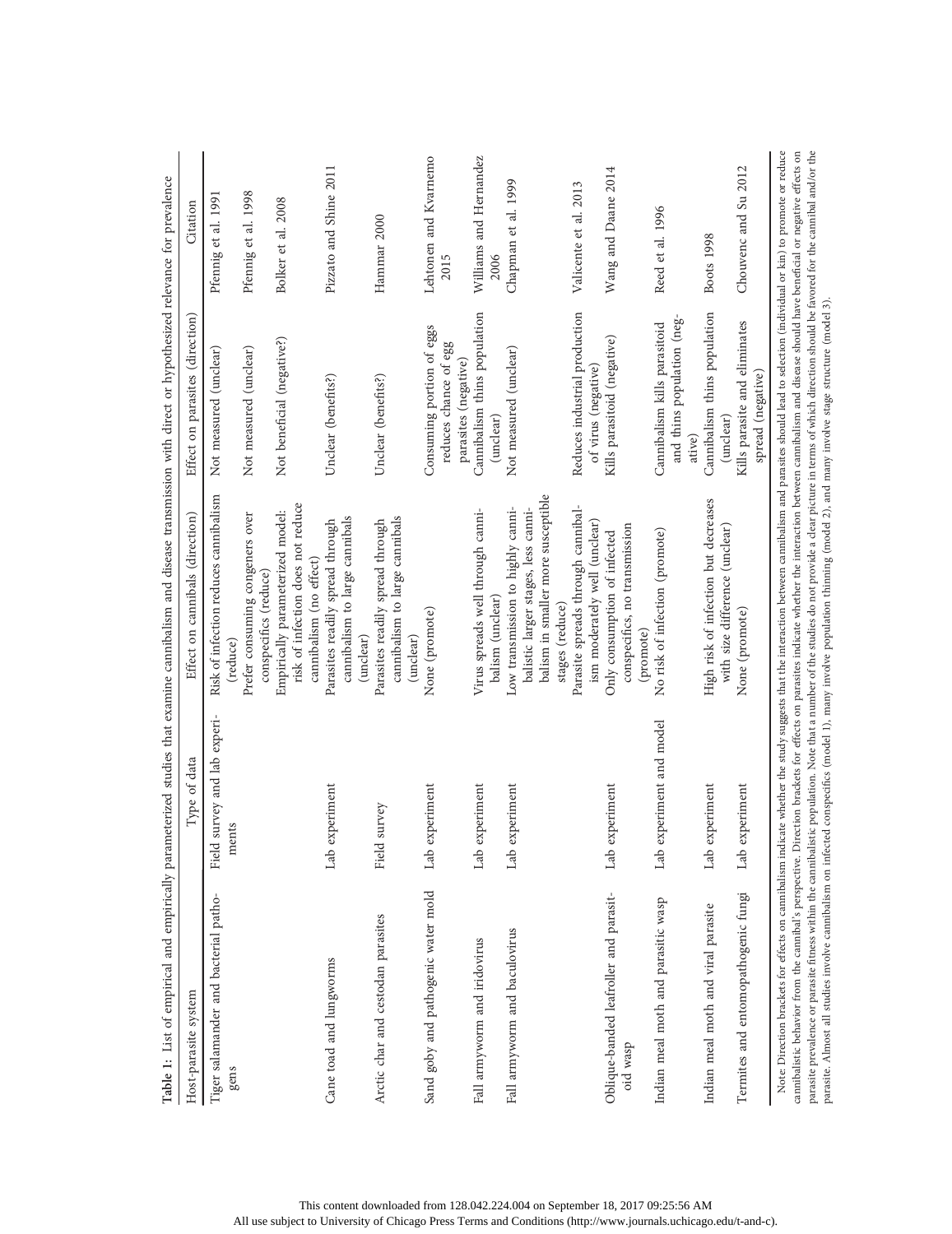risk relative to noncannibals would seem to select against the evolution of cannibalism that specifically targets infected individuals. Indeed, across a number of systems, there is evidence of a behavioral tendency to avoid infected conspecifics (Boots 1998; Pfennig et al. 1998; Crossland et al. 2011; Curtis 2014), though a tendency to cannibalize smaller and weaker conspecifics can directly oppose this (Boots 1998; Pizzato and Shine 2011). However, when there is no risk of infection for cannibals that consume infected individuals, it appears that targeted cannibalism of infected individuals can occur. For example, the targeted consumption of cannibalized conspecifics when risk to cannibals is nonexistent could help explain why some pathogens fail to control their hosts. The entomopathogenic fungus Metarhizium anisopliae has long been considered a promising candidate for biocontrol of subterranean termites. Yet, attempts to induce an epidemic of this pathogen in natural colonies have proved fruitless for decades (Chouvenc et al. 2011). This could be at least partially driven by termite behavior: termites use burial and cannibalism of moribund individuals to prevent the transmission of fungal pathogens within their colonies (Rosengaus and Traniello 2001; Chouvenc and Su 2012; Meunier 2015). Importantly, M. anisopliae does not transmit through the gut and does not form disease-causing spores until after the host is dead, making cannibalism of moribund individuals nearly risk free (Rosengaus and Traniello 2001). Accounting for the coordinated cannibalism and burial of infected conspecifics, 75% of a termite population must simultaneously become infected with a lethal dose of the pathogen to cause an epidemic that will destroy the colony, which is highly unrealistic in structurally complex subterranean termite colonies (Chouvenc and Su 2012). Reports of caterpillars of lepidopteran species preferentially or only consuming conspecifics with either nontransmissible parasitoids (Reed et al. 1996; Wang and Daane 2014) or transmissible parasitoids (Boots 1998) suggests that this phenomenon is worthy of further examination. Ignoring the negative effects of cannibalism on parasites can be a costly mistake for those interested in using parasites for biocontrol (Chouvenc et al. 2011).

While examples of targeted cannibalism of infected conspecifics are rare in the literature, this behavior may be more common and simply overlooked, especially if cannibalism occurs before individuals become visibly sick (to the researcher). While caution is warranted in ascribing adaptive significance to a species' behavior, whether it avoids or targets infecteds (Poulin 1995), it seems that killing a parasite in a lethally infected host before it is able to further transmit can have clear selective benefits for an uninfected cannibal and its relatives. Future studies are needed to determine how frequent this behavior is in nature.

The relationship between individual risk of infection through cannibalism and the ability of cannibalism to reduce the prevalence of disease could be an important factor leading to variation in the rate of cannibalism between populations or species. Based on the models in this article and others, the correlations between individual risk of infection during cannibalism and the population-level frequency of cannibalism should often be negative (eqq. [2], [3]; fig. 3; Rudolf and Antonovics 2007). However, as the prevalence and transmission rate of a parasite increases, higher cannibalism rates are required to reduce parasite prevalence as transmission rate increases (i.e., fig. 2 and comparisons between panels in fig. 3). As a result, higher parasite transmission rates could select against increased cannibalism rates, until higher cannibalism rates reduce risk sufficiently to balance it against the associated benefits of cannibalism. Interestingly, this eco-evolutionary relationship between cannibalism rate, individual risk, and parasite transmission rate mirrors other work on cannibalism in dispersing populations (Rudolf et al. 2010). Species or populations that start with low cannibalism rates could be less likely to reach the point where cannibalism reduces disease and more likely to find risk of infection selecting against cannibalism. In any case, while low cannibalism rates and high pathogen prevalence may make cannibalism individually risky, it still would tend to reduce parasite prevalence and thus also be risky for the parasite (fig. 3; Rudolf and Antonovics 2007; Bolker et al. 2008).

Cannibalism as a way to specifically remove individuals to prevent disease spread could potentially also help explain the conundrum of filial cannibalism. Cannibalism is expected to be most common in animals when consuming close relatives (kin) is unlikely (Fox 1975; Polis 1981; Pfennig 1997; Rudolf et al. 2010). However, the practice of filial cannibalism, the consumption of eggs or juveniles by parents, is a widespread exception to this rule (Polis 1981; Smith and Reay 1991; Elgar and Crespi 1992; Richardson et al. 2010). By consuming weak or recently infected individuals, parents could protect their healthier offspring from later infection through eliminating current parasites and a reduction in clutch/litter density (Polis 1981; Hart 1990; Elgar and Crespi 1992; Richardson et al. 2010; Lehtonen and Kvarnemo 2015). This possibility ties well to recent work suggesting that the strength of kin selection varies with estimated future fitness (Dugas et al. 2016) and suggests that filial cannibalism could be another estimation of risk (including the risk of disease transmission) balanced against offspring potential (Lehtonen and Kvarnemo 2015). While additional explanations for filial cannibalism exist, such as maintaining balance between future costs of offspring rearing and resource levels (Fox 1975; Rohwer 1978; Polis 1981; Manica 2002; Klug and Bonsall 2007), the casting of filial cannibalism as a mechanism that reduces the prevalence of parasites is similar to a smallerscale version of the culling through cannibalism concept outlined above. This suggests that diseases may actually promote evolution of filial cannibalism, but this intriguing hypothesis remains to be tested (but see Lehtonen and Kvarnemo 2015).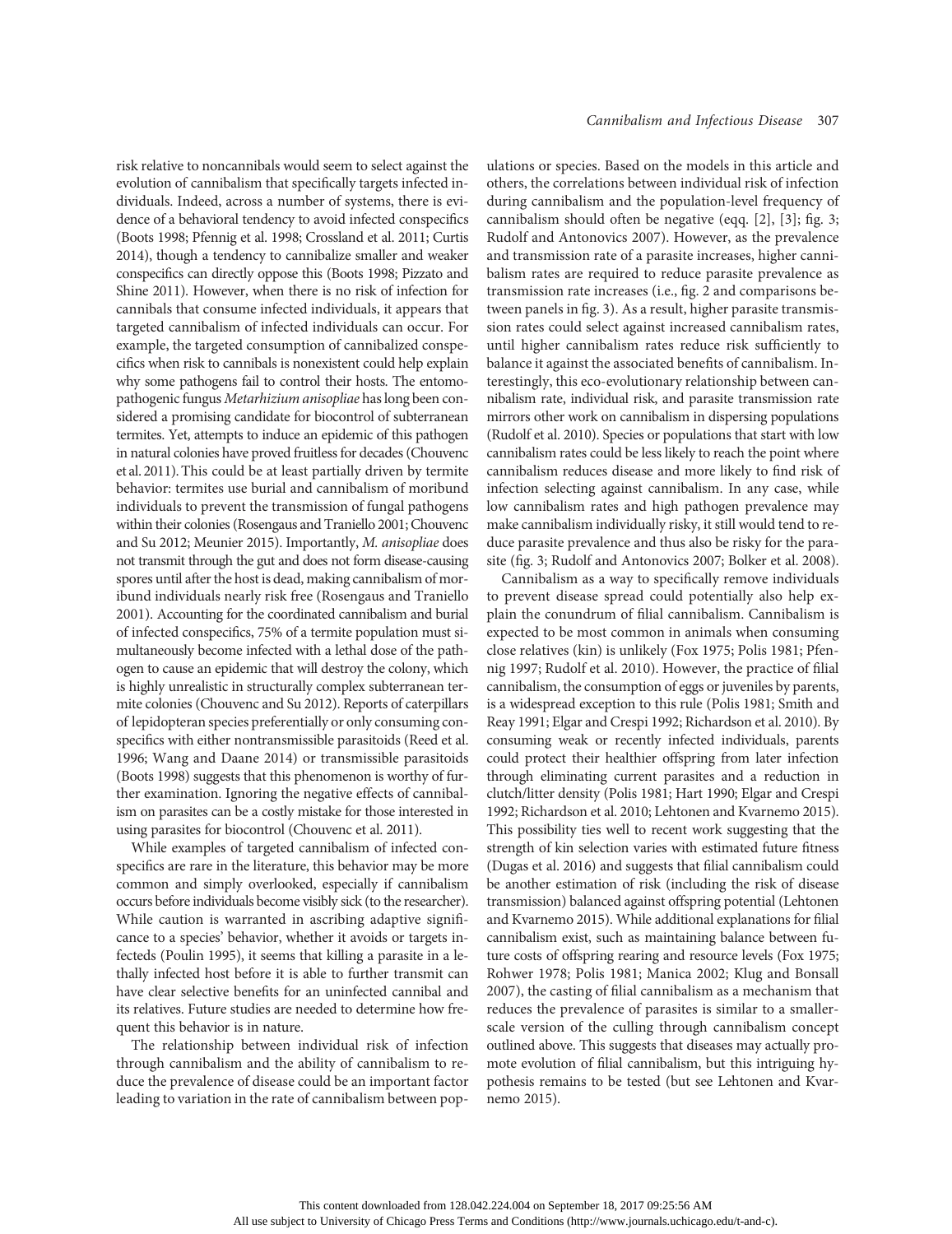Across the diversity of hosts and pathogens, the effect of cannibalism on parasite transmission in the population could vary for a number of reasons. Diseases with a longer latent period before they become transmittable are more susceptible to removal through (even incidental) cannibalism, as they are also more likely to be removed through quarantine and other mechanisms that remove infected individuals from the wider population (Hart 1990; Fraser et al. 2004; Chouvenc and Su 2012; Wang and Daane 2014). If the parasite induces traits in infected individuals that make them less likely to be consumed, or if the parasite is transmitted through frequency dependence instead of density dependence (thereby removing a specific population size threshold for disease spread), the strength of the density-dependent effects of cannibalism are likely to be reduced (Potapov et al. 2012; Rudolf et al. 2012). Parasites can also increase the cannibalistic behavior of hosts, which can indirectly increase (i.e., by consuming susceptibles) or directly decrease (i.e., by consuming infecteds) the prevalence of the parasite, as well as decrease population density (Bunke et al. 2015). When a pathogen invades the community at a high rate, such as when a co-occurring population of a different species or an environmental source transmits the disease to the cannibalistic population, the ability of cannibalism to reduce parasite frequency could be overwhelmed and cannibalism could perhaps even increase the rate of parasite spread (Pfennig et al. 1991; Altizer et al. 2003, 2011; Rudolf and Antonovics 2005; McCallum 2012). In this spillover scenario, a disease could perhaps more easily select against cannibalism. However, even in this case, models suggest that the risk of disease through cannibalism must be both high and persistent (Bolker et al. 2008).

## Devil in the Details: A Parasite's Perspective

While cannibalism of infected hosts can certainly be risky for susceptible cannibals, the parasite risks death with a best-case alternative of infecting a new host. Even if the parasite infects the new host, this will simply replace the old host with a new one in most situations (Rudolf and Antonovics 2007). However, there are a number of life-history strategies a pathogen can adopt to avoid or ameliorate a reduction in its prevalence/fitness in a cannibalistic population. Cannibalism most simply represents an increased mortality rate of infected and susceptible hosts. Theory predicts that increased host mortality will favor faster onset of transmission and higher transmission rates for the parasite, possibly resulting in higher virulence and, subsequently, faster death rates (Anderson and May 1982; Ewald 1983; Gandon et al. 2001). Decreasing the latent period and beginning to spread more quickly also gives cannibals less time to consume infected hosts. Surviving cannibalism by infecting the cannibal still usually results in fewer available hosts and forces the parasite to start over in the new host, delaying further transmission. While surviving cannibalism and increasing virulence may ameliorate a bad situation to insure continued infection of the host, these potential parasite responses will not directly result in cannibalism increasing the spread of disease.

Parasites infecting populations with stage-structured cannibalism can also avoid the negative effects of cannibalism by simply targeting the larger, cannibalistic individuals that are immune to cannibalism themselves (Rudolf et al. 2012). However, larger individuals may be less vulnerable to infection (Feng et al. 1985; Briggs and Godfray 1995; Boots 1998; Boff et al. 2000; Kelehear et al. 2009; Haislip et al. 2011; Harrison and Hoover 2012), and in the absence of cannibalism, competition among parasites typically imposes strong selection for a parasite to attack the younger stages of their hosts (Rudolf et al. 2012). Parasites that specialize in infecting the cannibalistic stage can escape the direct effects of cannibalism entirely but must be capable of selecting and infecting these individuals and are left with only those hosts who have made it through the earlier stage (Rudolf et al. 2012). However, when cannibals specialize on infected victims without regard to size, no stage may be safe. Whether cannibalism is rare or common in a population, it likely has negative effect on parasites.

Despite the generally negative impact of cannibalism on parasite spread and fitness, there are situations and systems where cannibalism could increase the spread of disease (Sadeh and Rosenheim 2016; Sadeh et al. 2016). First, the parasite must be capable of surviving cannibalistic encounters and transferring to the cannibal. Second, if this new host has higher survival, more resources, or perhaps has contact with more new susceptible hosts, then the parasite could find itself in a much better situation than in its original host. This situation can provide a clear benefit for the parasite (Pizzato and Shine 2011), especially when small hosts are both more susceptible to parasites and more likely to die in other ways before the parasite can reproduce (e.g., through predation or other parasite infections). As parasites are transferred to safe cannibalistic hosts through cannibalistic transmission and small/vulnerable individuals die off due to their higher rate of mortality, the overall rate of infection can increase by default even without further transmission (Hammar 2000; Pizzato and Shine 2011). Reaching these safe hosts also allows the parasite to reach the part of the population not regulated by cannibalism and escape its effects. This effect requires specific life histories and situations for both the parasite and host, but there is evidence that it occurs in multiple taxa (Hammar 2000; Pizzato and Shine 2011), and more work is needed to determine how often parasites can use cannibalism to their advantage this way.

In combination with certain alternative modes of transmission, cannibalism could act to increase parasite spread instead of decreasing it. In situations where a disease is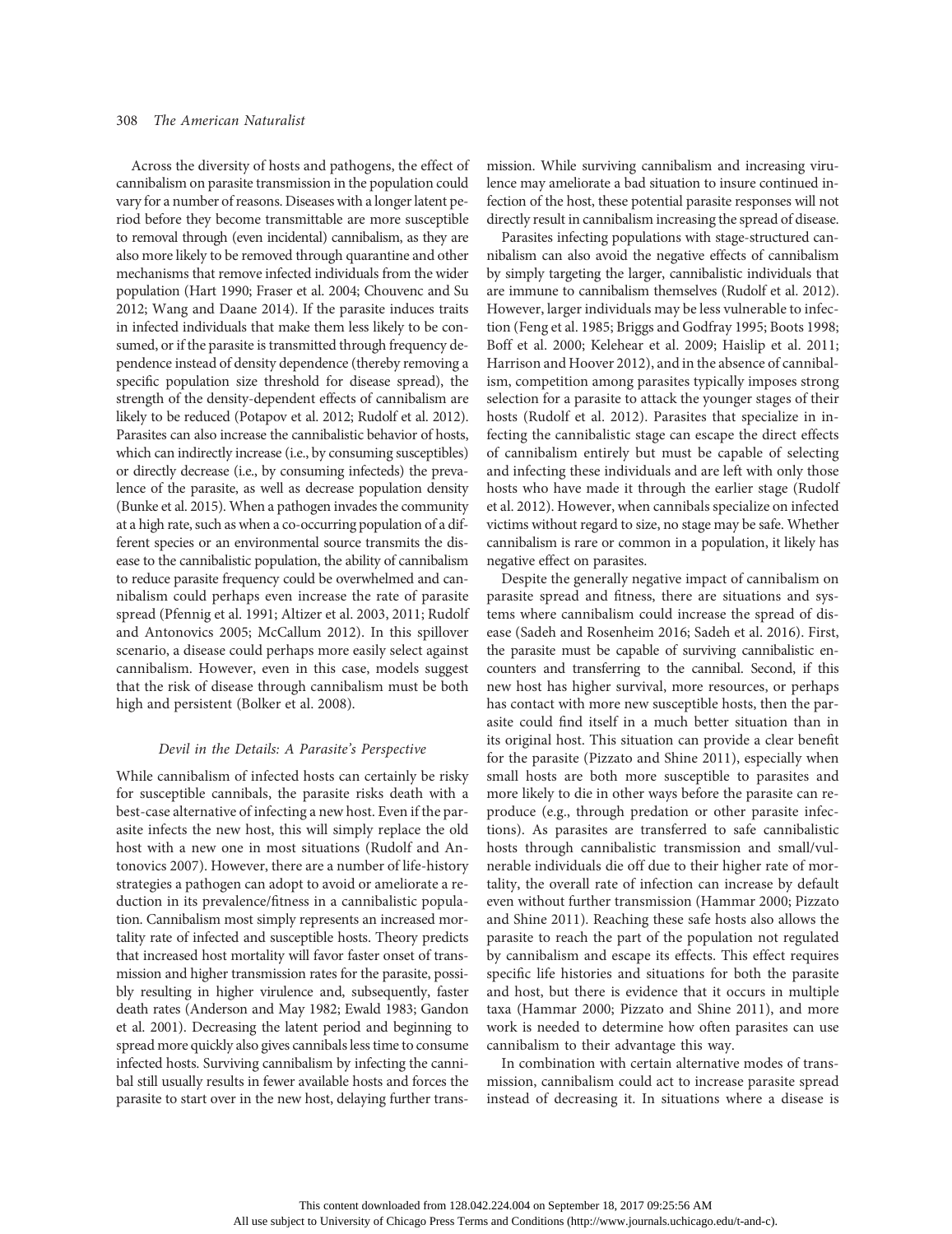transmitted vertically (from mother to offspring only), recent work indicates that cannibalism can indirectly increase disease prevalence by reducing the number of susceptibles while infected juveniles are added to the population (Sadeh and Rosenheim 2016). An example of this is likely found in the group of microsporidian pathogens that infect freshwater amphipods (MacNeil et al. 2003). Multiple sources assert that these pathogens are spread solely through cannibalism (Mac-Neil et al. 2003; Bunke et al. 2015). However, microsporidian parasites of freshwater amphipods are additionally vertically transmitted and alter population sex ratios (Bandi et al. 2001; Terry et al. 2004). Both factors would not be apparent in many experimental designs but could facilitate pathogen persistence in the population by themselves (Hurst 1993). Infected amphipods are also more cannibalistic, which could additionally increase the production of infected offspring without any further cannibalistic disease transmission (Bunke et al. 2015). In this way, cannibalism could work with vertically transmitted parasites to increase parasite spread (Sadeh and Rosenheim 2016).

Our review indicates that the relationship between cannibalism and disease could be a critical link in the spread of parasites in a wide range of animal populations. Yet this link has received surprisingly limited attention. The low recognition of the importance of cannibalism for reducing the prevalence of infectious disease likely stems from a number of direct and indirect biases on our measurements and perceptions. There has been a long-standing unjustified stigma against cannibalism implying that it should be rare in nature (Eibl-Eibelsfelt 1961). As a consequence, cannibalism is still highly understudied, especially as related to its interaction with parasitism, despite its high frequency across the animal kingdom. Cannibalism is most likely noticed in species with many offspring and relatively fast life histories, such as invertebrates, fish, and many reptile and amphibian species (Polis and Myers 1985; Smith and Reay 1991; Ibáñez and Keyl 2010; Richardson et al. 2010), and since diseases are much less understood or studied in invertebrates and other smaller animals than in large vertebrates, the empirical evidence linking cannibalism to disease is also less well known. Cannibalism is generally less frequent in the largest vertebrates as well, barring certain social species (Fox 1975; Polis 1981; Fernandez-Jalvo et al. 1996; Rudolf and Antonovics 2007), leading to the situation where cannibalism is not common enough to significantly reduce disease, yet parasites could still perhaps spread through it (Forbes 2000; Pozio 2013). Additionally, noting the presence of disease is perhaps much more compelling than noting the absence of disease in an organism or population. As a result, the attention paid to exceptional systems where cannibalism appears to readily transmit parasites and spread disease could overshadow other systems in which cannibalism reduces disease spread or has little effect on it. In addition to the cultural taboo of cannibalism, these factors likely play a major role in slowing our recognition of the impacts of cannibalism on infectious disease.

#### Future Directions

The progress synthesized in this review reveals the importance of eco-evolutionary feedbacks between cannibalism and infectious diseases and suggests a range of open and exciting avenues for future research. We show a number of mechanisms through which cannibalism can reduce parasite prevalence and spread, while in many cases also reducing the negative selective effects of parasites on cannibals. We additionally highlight the mechanisms through which cannibalism sometimes could enhance the spread of disease (Sadeh and Rosenheim 2016; Sadeh et al. 2016) and rarer cases where it appears that cannibalistic behavior could have arisen to combat or avoid parasites (Chouvenc and Su 2012; Lehtonen and Kvarnemo 2015; table 1).

Empirical examinations of the relationship between cannibalism and pathogen prevalence in natural populations, however, are few and scattered (Pfennig et al. 1991; Reed et al. 1996; Chouvenc and Su 2012; Lehtonen and Kvarnemo 2015), and more empirical work in natural or laboratory settings is needed. While theory suggests that cannibalism should reduce the prevalence of parasites and their ability to invade the population, this is largely untested. Similarly, it is unknown which of the different mechanisms (such as per capita vs. population density) are most important, and whether there are systematic differences across taxa groups, life histories, or environments.

The evolutionary consequences of cannibalism for parasite life history are largely unstudied (Rudolf et al. 2012; table 1). In this review, we outline predictions from general epidemic theory that could be tested along gradients of cannibalistic behavior in a suitable system. Whether cannibalism could select for earlier onset of transmission, increased noncannibalistic transmission, and/or increased cannibalistic transmission separately or simultaneously—and how this might vary between different life histories and systems—is an open question. Changes to parasite life history and prevalence could feed back to alter cannibalistic behavior as well. Evolutionary theory predicts that cannibalism and disease should have an antagonistic relationship, with the prevalence of each selecting against the other (Pfennig et al. 1991, 1998; Bolker et al. 2008), though which process limits the other more strongly and how their interactions play out in terms of both traits (evolution) and through host and pathogen dynamics (ecology) remain open questions.

The effects and importance of the interactions between cannibalism and disease in different environments, life histories, and systems will certainly vary, and a number of approaches will be needed to understand this important connection between parasites and the life history of their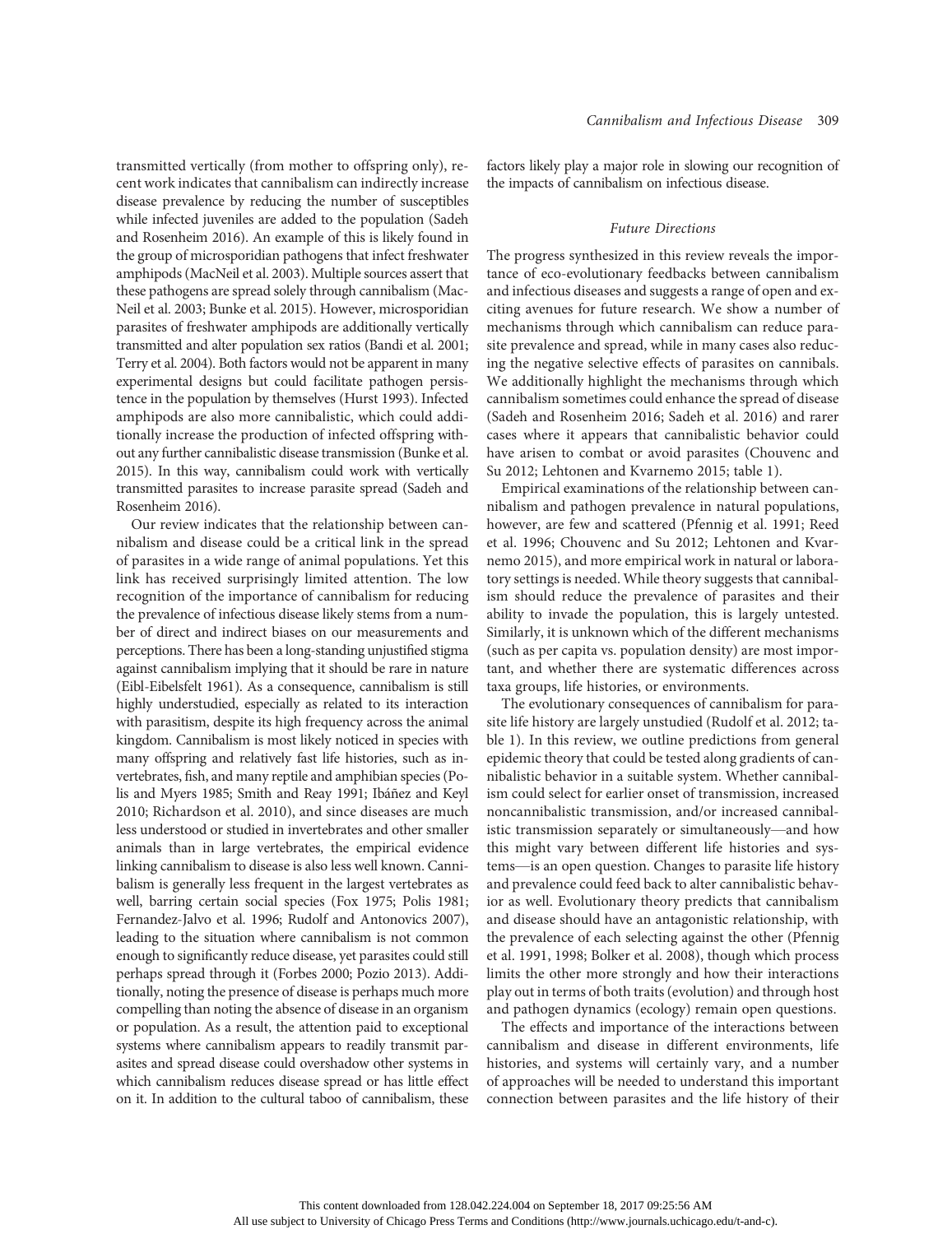hosts. More natural history data on parasite prevalence and cannibalism rates is essential to determining the relationship between cannibalism and disease across taxa (Tewksbury et al. 2014). Combined natural history, experiments, and models have provided much of the work on cannibalism and disease thus far (Pfennig et al. 1991; Reed et al. 1996; Boots 1998; Bolker et al. 2008; Pizzato and Shine 2011; Lehtonen and Kvarnemo 2015; Sadeh and Rosenheim 2016; Sadeh et al. 2016), but much more work across taxa is needed to identify general patterns. Once more empirical investigations of these issues have been completed, a meta-analysis of their results and the prevalence of cannibalistic behavior and parasitism rates for populations or species could be used along with theoretical work to provide evidence to support or weaken the arguments outlined in this article and determine any potential phylogenetic patterns. Such a meta-analysis would provide much needed direction for future work in understanding the ecological and evolutionary relationships between cannibalism and parasite transmission.

#### Conclusion

In this review, we have shown that across taxa, systems, and life histories, cannibalism is often likely to decrease the prevalence or spread of parasites. From the perspective of a population or an epidemiologist then, cannibalism should reduce the spread of disease. From an individual perspective, we have shown that the risk of infection is often very low, but in certain situations it could be substantial (Pfennig et al. 1998; Rudolf and Antonovics 2007). As a result, cannibalism and parasites may find themselves in an antagonistic situation, both inflicting costs on each other (Pfennig et al. 1998; Bolker et al. 2008). However, in many cases, it seems that cannibalism should reduce disease prevalence and thereby decrease the negative selective effect of parasites on cannibalism, and not vice versa (Rudolf and Antonovics 2007; Bolker et al. 2008). This reduction in the effects of parasites on cannibals could then allow the direct positive effects of cannibalism (resources, reduced competition) to become more heavily weighted, balanced only against the other classic negative effects (injury and killing kin; Polis 1981; Rudolf et al. 2010). In sum, we propose that the multiple mechanisms by which cannibalism reduces the risk of disease tend to reduce the negative effects of disease on cannibalism beyond what is usually appreciated. The focus of much work on cannibalism posits that cannibalism may transmit disease and that the associated negative effects of disease transmission may select against cannibalism. As we have shown, this is in conflict with recent theoretical and empirical work. More research is needed to clarify the relationship between cannibalism and disease, and what governs variation in this relationship between systems. Until this is done, we provided some building blocks that can be used to demonstrate that the relationship between cannibalism and disease is complex but can often involve more costs for the parasite than for the hosts, thus reducing the prevalence of disease.

#### Acknowledgments

This work was funded by National Science Foundation (NSF) grant 1316334 as part of the joint NSF–National Institutes of Health–USDA Ecology and Evolution of Infectious Diseases program. We thank T. Lyles for insightful commentary on a draft of the manuscript.

### Literature Cited

- Altizer, S., R. Bartel, and B. A. Han. 2011. Animal migration and infectious disease risk. [Science](http://www.journals.uchicago.edu/action/showLinks?doi=10.1086%2F692734&pmid=21252339&crossref=10.1126%2Fscience.1194694&citationId=p_1) 331:296–302.
- Altizer, S., D. Harvell, and E. Friedle. 2003. Rapid evolutionary dynamics and disease threats to biodiversity. [Trends in Ecology](http://www.journals.uchicago.edu/action/showLinks?doi=10.1086%2F692734&crossref=10.1016%2Fj.tree.2003.08.013&citationId=p_2) [and Evolution](http://www.journals.uchicago.edu/action/showLinks?doi=10.1086%2F692734&crossref=10.1016%2Fj.tree.2003.08.013&citationId=p_2) 18:589–596.
- Anderson, R. M., and R. M. May. 1980. Infectious diseases and population cycles of forest insects. [Science](http://www.journals.uchicago.edu/action/showLinks?doi=10.1086%2F692734&pmid=17815156&crossref=10.1126%2Fscience.210.4470.658&citationId=p_3) 210:658–661.
- -. 1982. Coevolution of hosts and parasites. [Parasitology](http://www.journals.uchicago.edu/action/showLinks?doi=10.1086%2F692734&pmid=6755367&crossref=10.1017%2FS0031182000055360&citationId=p_4) 85:411–426.
- Arcadi, A. C., and R. W. Wrangham. 1999. Infanticide in chimpanzees: review of cases and a new within-group observation from the Kanyawara study group in Kibale National Park. [Primates](http://www.journals.uchicago.edu/action/showLinks?doi=10.1086%2F692734&crossref=10.1007%2FBF02557557&citationId=p_5) 40:337–351.
- Bandi, C., A. M. Dunn, G. D. Hurst, and T. Rigaud. 2001. Inherited microorganisms, sex-specific virulence and reproductive parasitism. [Trends in Parasitology](http://www.journals.uchicago.edu/action/showLinks?doi=10.1086%2F692734&pmid=11228015&crossref=10.1016%2FS1471-4922%2800%2901812-2&citationId=p_6) 17:88–94.
- Bertram, B. C. 1975. Social factors influencing reproduction in wild lions. [Journal of Zoology](http://www.journals.uchicago.edu/action/showLinks?doi=10.1086%2F692734&crossref=10.1111%2Fj.1469-7998.1975.tb02246.x&citationId=p_7) 177:463–482.
- Boff, M. I. C., G. L. Wiegers, and P. H. Smits. 2000. Influences of host size and host species on the infectivity and development of Heterorhabditis megidis (strain NLH-E87. 3). [BioControl](http://www.journals.uchicago.edu/action/showLinks?doi=10.1086%2F692734&crossref=10.1023%2FA%3A1026560208285&citationId=p_8) 45:469–482.
- Bolker, B. M., F. De Castro, A. Storfer, S. Mech, E. Harvey, and J. P. Collins. 2008. Disease as a selective force precluding widespread cannibalism: a case study of an iridovirus of tiger salamanders, Ambystoma tigrinum. Evolutionary Ecology Research 10:105–128.
- Boots, M. 1998. Cannibalism and the stage-dependent transmission of a viral pathogen of the Indian meal moth, Plodia interpunctella. [Ecological Entomology](http://www.journals.uchicago.edu/action/showLinks?doi=10.1086%2F692734&crossref=10.1046%2Fj.1365-2311.1998.00115.x&citationId=p_10) 23:118–122.
- Briggs, C. J., and H. C. J. Godfray. 1995. The dynamics of insectpathogen interactions in stage-structured populations. [American](http://www.journals.uchicago.edu/action/showLinks?doi=10.1086%2F692734&system=10.1086%2F285774&citationId=p_11) [Naturalist](http://www.journals.uchicago.edu/action/showLinks?doi=10.1086%2F692734&system=10.1086%2F285774&citationId=p_11) 145:855–887.
- Brooks-Pollock, E., G. O. Roberts, and M. J. Keeling. 2014. A dynamic model of bovine tuberculosis spread and control in Great Britain. [Nature](http://www.journals.uchicago.edu/action/showLinks?doi=10.1086%2F692734&pmid=25008532&crossref=10.1038%2Fnature13529&citationId=p_12) 511:228–231.
- Bunke, M., M. E. Alexander, J. T. A. Dick, M. J. Hatcher, R. Paterson, and A. M. Dunn. 2015. Eaten alive: cannibalism is enhanced by parasites. [Royal Society Open Science](http://www.journals.uchicago.edu/action/showLinks?doi=10.1086%2F692734&pmid=26064614&crossref=10.1098%2Frsos.140369&citationId=p_13) 2:140369–140369.
- Chapman, J. W., T. Williams, A. Escribano, P. Caballero, R. D. Cave, and D. Goulson. 1999. Age-related cannibalism and horizontal transmission of a nuclear polyhedrosis virus in larval Spodoptera frugiperda. [Ecological Entomology](http://www.journals.uchicago.edu/action/showLinks?doi=10.1086%2F692734&crossref=10.1046%2Fj.1365-2311.1999.00224.x&citationId=p_14) 24:268–275.
- Chouvenc, T., and N.-Y. Su. 2012. When subterranean termites challenge the rules of fungal epizootics. [PLoS ONE](http://www.journals.uchicago.edu/action/showLinks?doi=10.1086%2F692734&pmid=22470575&crossref=10.1371%2Fjournal.pone.0034484&citationId=p_15) 7:e34484.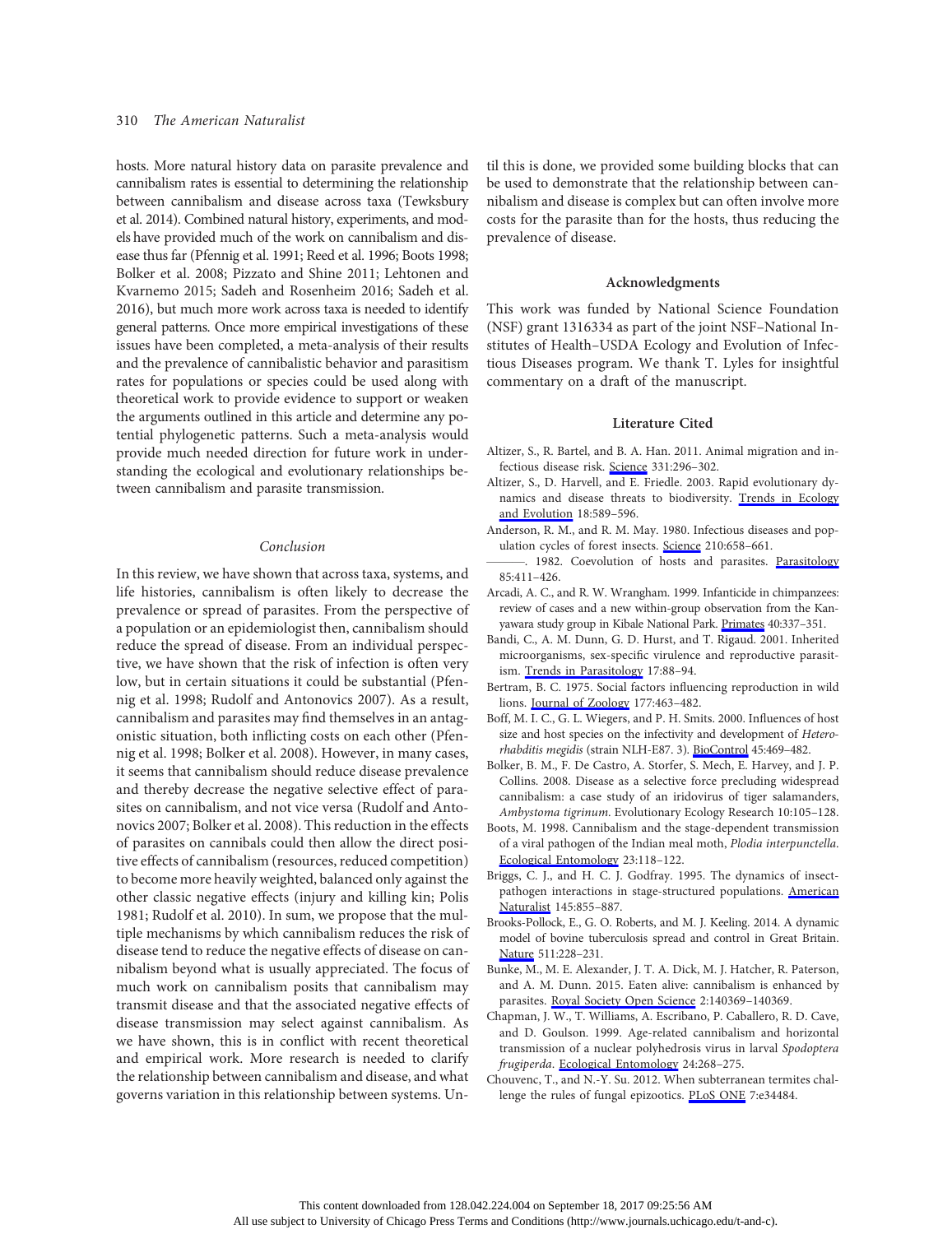#### Cannibalism and Infectious Disease 311

- Chouvenc, T., N.-Y. Su, and J. Kenneth Grace. 2011. Fifty years of attempted biological control of termites: analysis of a failure. [Bio](http://www.journals.uchicago.edu/action/showLinks?doi=10.1086%2F692734&crossref=10.1016%2Fj.biocontrol.2011.06.015&citationId=p_16)[logical Control](http://www.journals.uchicago.edu/action/showLinks?doi=10.1086%2F692734&crossref=10.1016%2Fj.biocontrol.2011.06.015&citationId=p_16) 59:69-82.
- Claessen, D., A. M. De Roos, and L. Persson. 2004. Population dynamic theory of size-dependent cannibalism. [Proceedings of the](http://www.journals.uchicago.edu/action/showLinks?doi=10.1086%2F692734&pmid=15101690&crossref=10.1098%2Frspb.2003.2555&citationId=p_17) [Royal Society B](http://www.journals.uchicago.edu/action/showLinks?doi=10.1086%2F692734&pmid=15101690&crossref=10.1098%2Frspb.2003.2555&citationId=p_17) 271:333–340.
- Collinge, J. 2001. Prion diseases of humans and animals: their causes and molecular basis. [Annual Review of Neuroscience](http://www.journals.uchicago.edu/action/showLinks?doi=10.1086%2F692734&pmid=11283320&crossref=10.1146%2Fannurev.neuro.24.1.519&citationId=p_18) 24:519–550.
- Collinge, J., J. Whitfield, E. McKintosh, J. Beck, S. Mead, D. J. Thomas, and M. P. Alpers. 2006. Kuru in the 21st century: an acquired human prion disease with very long incubation periods. [Lancet](http://www.journals.uchicago.edu/action/showLinks?doi=10.1086%2F692734&pmid=16798390&crossref=10.1016%2FS0140-6736%2806%2968930-7&citationId=p_19) 367: 2068–2074.
- Crossland, M. R., M. N. Hearnden, L. Pizzatto, R. A. Alford, and R. Shine. 2011. Why be a cannibal? the benefits to cane toad, Rhinella marina  $[=Bufo$  marinus], tadpoles of consuming conspecific eggs. [Animal Behaviour](http://www.journals.uchicago.edu/action/showLinks?doi=10.1086%2F692734&crossref=10.1016%2Fj.anbehav.2011.07.009&citationId=p_20) 82:775–782.
- Curtis, V. A. 2014. Infection-avoidance behaviour in humans and other animals. [Trends in Immunology](http://www.journals.uchicago.edu/action/showLinks?doi=10.1086%2F692734&pmid=25256957&crossref=10.1016%2Fj.it.2014.08.006&citationId=p_21) 35:457–464.
- Dawkins, R. 1976. The selfish gene: 30th anniversary edition. Oxford University Press, Oxford.
- Dugas, M. B., L. McCormack, A. Gadau, R. A. Martin, L. J. Harmon, and Y. Michalakis. 2016. Choosy cannibals preferentially consume siblings with relatively low fitness prospects. [American Naturalist](http://www.journals.uchicago.edu/action/showLinks?doi=10.1086%2F692734&system=10.1086%2F686729&citationId=p_23) 188:124–131.
- Eibl-Eibelsfelt, I. 1961. The fighting behavior of animals. [Scienti](http://www.journals.uchicago.edu/action/showLinks?doi=10.1086%2F692734&crossref=10.1038%2Fscientificamerican1261-112&citationId=p_24)fic [American](http://www.journals.uchicago.edu/action/showLinks?doi=10.1086%2F692734&crossref=10.1038%2Fscientificamerican1261-112&citationId=p_24) 205:112–123.
- Elderd, B. D. 2013. Developing models of disease transmission: insights from ecological studies of insects and their baculoviruses. [PLoS Pathogens](http://www.journals.uchicago.edu/action/showLinks?doi=10.1086%2F692734&pmid=23785277&crossref=10.1371%2Fjournal.ppat.1003372&citationId=p_25) 9:e1003372.
- Elderd, B. D., J. Dushoff, and G. Dwyer. 2008. Host-pathogen interactions, insect outbreaks, and natural selection for disease resistance. [American Naturalist](http://www.journals.uchicago.edu/action/showLinks?doi=10.1086%2F692734&system=10.1086%2F592403&citationId=p_26) 172:829–842.
- Elderd, B. D., and J. R. Reilly. 2014. Warmer temperatures increase disease transmission and outbreak intensity in a host-pathogen system. [Journal of Animal Ecology](http://www.journals.uchicago.edu/action/showLinks?doi=10.1086%2F692734&pmid=24219180&crossref=10.1111%2F1365-2656.12180&citationId=p_27) 83:838–849.
- Elgar, M. A., and B. J. Crespi. 1992. Cannibalism: ecology and evolution among diverse taxa. Oxford University Press, Oxford.
- Ewald, P. W. 1983. Host-parasite relations, vectors, and the evolution of disease severity. [Annual Review of Ecology and Systemat](http://www.journals.uchicago.edu/action/showLinks?doi=10.1086%2F692734&crossref=10.1146%2Fannurev.es.14.110183.002341&citationId=p_29)[ics](http://www.journals.uchicago.edu/action/showLinks?doi=10.1086%2F692734&crossref=10.1146%2Fannurev.es.14.110183.002341&citationId=p_29) 14:465–485.
- Feng, Z., R. I. Carruthers, D. W. Roberts, and D. S. Robson. 1985. Age-specific dose-mortality effects of Beaiveria bassaiana (Dueteromycotina: Hyphomycetes) on the European Corn Borer, Ostrinia nubalis (Lepidoptera: Pyralidae). [Invertebrate Pathology](http://www.journals.uchicago.edu/action/showLinks?doi=10.1086%2F692734&crossref=10.1016%2F0022-2011%2885%2990067-9&citationId=p_30) 46:259–264.
- Fernandez-Jalvo, Y., J. C. Diez, J. M. B. de Castro, E. Carbonell, and J. L. Arsuaga. 1996. Evidence of early cannibalism. [Science](http://www.journals.uchicago.edu/action/showLinks?doi=10.1086%2F692734&pmid=8553055&crossref=10.1126%2Fscience.271.5247.277&citationId=p_31) 271:277–278.
- Forbes, L. B. 2000. The occurrence and ecology of Trichinella in marine mammals. [Veterinary Parasitology](http://www.journals.uchicago.edu/action/showLinks?doi=10.1086%2F692734&pmid=11099845&crossref=10.1016%2FS0304-4017%2800%2900349-6&citationId=p_32) 93:321–334.
- Fox, L. R. 1975. Cannibalism in natural populations. [Annual Review](http://www.journals.uchicago.edu/action/showLinks?doi=10.1086%2F692734&crossref=10.1146%2Fannurev.es.06.110175.000511&citationId=p_33) [of Ecology and Systematics](http://www.journals.uchicago.edu/action/showLinks?doi=10.1086%2F692734&crossref=10.1146%2Fannurev.es.06.110175.000511&citationId=p_33) 6:87–106.
- Fraser, C., S. Riley, R. M. Anderson, and N. M. Ferguson. 2004. Factors that make an infectious disease outbreak controllable. [Proceedings of](http://www.journals.uchicago.edu/action/showLinks?doi=10.1086%2F692734&pmid=15071187&crossref=10.1073%2Fpnas.0307506101&citationId=p_34) [the National Academy of Sciences of the USA](http://www.journals.uchicago.edu/action/showLinks?doi=10.1086%2F692734&pmid=15071187&crossref=10.1073%2Fpnas.0307506101&citationId=p_34) 101:6146–6151.
- Fuller, E., B. D. Elderd, and G. Dwyer. 2012. Pathogen persistence in the environment and insect-baculovirus interactions: diseasedensity thresholds, epidemic burnout, and insect outbreaks. [Ameri](http://www.journals.uchicago.edu/action/showLinks?doi=10.1086%2F692734&system=10.1086%2F664488&citationId=p_35)[can Naturalist](http://www.journals.uchicago.edu/action/showLinks?doi=10.1086%2F692734&system=10.1086%2F664488&citationId=p_35) 179:E70–E96.
- Gandon, S., V. A. Jansen, and M. Van Baalen. 2001. Host life history and the evolution of parasite virulence. [Evolution](http://www.journals.uchicago.edu/action/showLinks?doi=10.1086%2F692734&pmid=11430642&crossref=10.1554%2F0014-3820%282001%29055%5B1056%3AHLHATE%5D2.0.CO%3B2&citationId=p_36) 55:1056–1062.
- Haislip, N. A., M. J. Gray, J. T. Hoverman, and D. L. Miller. 2011. Development and disease: how susceptibility to an emerging pathogen changes through anuran development. [PLoS ONE](http://www.journals.uchicago.edu/action/showLinks?doi=10.1086%2F692734&pmid=21799820&crossref=10.1371%2Fjournal.pone.0022307&citationId=p_37) 6:e22307.
- Hammar, J. 2000. Cannibals and parasites: conflicting regulators of bimodality in high latitude Arctic char, Salvelinus alpinus. [Oikos](http://www.journals.uchicago.edu/action/showLinks?doi=10.1086%2F692734&crossref=10.1034%2Fj.1600-0706.2000.880105.x&citationId=p_38) 88:33–47.
- Harrison, R., and K. Hoover. 2012. Baculoviruses and other occluded insect viruses. Pages 73–131 in F. E. Vega and H. K. Kaya, eds. Insect pathology. Elsevier, London.
- Hart, B. L. 1990. Behavioral adaptations to pathogens and parasites: five strategies. [Neuroscience and Biobehavioral Reviews](http://www.journals.uchicago.edu/action/showLinks?doi=10.1086%2F692734&pmid=2234607&crossref=10.1016%2FS0149-7634%2805%2980038-7&citationId=p_40) 14:273–294.
- Hatcher, M. J., J. T. A. Dick, and A. M. Dunn. 2014. Parasites that change predator or prey behaviour can have keystone effects on community composition. Biology Letters, http://dx.doi.org/10.1098 /rsbl.2013.0879.
- Hurst, L. D. 1993. The incidences: mechanisms and evolution of cytoplasmic sex ratio distorters in animals. [Biological Reviews](http://www.journals.uchicago.edu/action/showLinks?doi=10.1086%2F692734&crossref=10.1111%2Fj.1469-185X.1993.tb00733.x&citationId=p_42) 68:121–194.
- Ibáñez, C. M., and F. Keyl. 2010. Cannibalism in cephalopods. [Re](http://www.journals.uchicago.edu/action/showLinks?doi=10.1086%2F692734&crossref=10.1007%2Fs11160-009-9129-y&citationId=p_43)[views in Fish Biology and Fisheries](http://www.journals.uchicago.edu/action/showLinks?doi=10.1086%2F692734&crossref=10.1007%2Fs11160-009-9129-y&citationId=p_43) 20:123–136.
- Johnson, P. T., A. Dobson, K. D. Lafferty, D. J. Marcogliese, J. Memmott, S. A. Orlofske, R. Poulin, and D. W. Thieltges. 2010. When parasites become prey: ecological and epidemiological significance of eating parasites. [Trends in Ecology and Evolution](http://www.journals.uchicago.edu/action/showLinks?doi=10.1086%2F692734&pmid=20185202&crossref=10.1016%2Fj.tree.2010.01.005&citationId=p_44) 25:362–371.
- Kelehear, C., J. K. Webb, and R. Shine. 2009. Rhabdias pseudosphaerocephala infection in Bufo marinus: lung nematodes reduce viability of metamorph cane toads. [Parasitology](http://www.journals.uchicago.edu/action/showLinks?doi=10.1086%2F692734&pmid=19523249&crossref=10.1017%2FS0031182009006325&citationId=p_45) 136:919.
- Klitzman, R. L., M. P. Alpers, and D. C. Gajdusek. 1984. The natural incubation period of Kuru and the episodes of transmission in three clusters of patients. [Neuroepidemiology](http://www.journals.uchicago.edu/action/showLinks?doi=10.1086%2F692734&crossref=10.1159%2F000110837&citationId=p_46) 3:3–20.
- Klug, H., and M. B. Bonsall. 2007. When to care for, abandon, or eat your offspring: the evolution of parental care and filial cannibalism. [American Naturalist](http://www.journals.uchicago.edu/action/showLinks?doi=10.1086%2F692734&system=10.1086%2F522936&citationId=p_47) 170:886–901.
- Kuris, A. M. 1974. Trophic interactions: similarity of parasitic castrators to parasitoids. [Quarterly Review of Biology](http://www.journals.uchicago.edu/action/showLinks?doi=10.1086%2F692734&system=10.1086%2F408018&citationId=p_48) 49:129–148.
- Lafferty, K. D. 1999. The evolution of trophic transmission. [Parasi](http://www.journals.uchicago.edu/action/showLinks?doi=10.1086%2F692734&pmid=10322324&crossref=10.1016%2FS0169-4758%2899%2901397-6&citationId=p_49)[tology Today](http://www.journals.uchicago.edu/action/showLinks?doi=10.1086%2F692734&pmid=10322324&crossref=10.1016%2FS0169-4758%2899%2901397-6&citationId=p_49) 15:111–115.
- Lehtonen, T. K., and C. Kvarnemo. 2015. Infections may select for filial cannibalism by impacting egg survival in interactions with water salinity and egg density. [Oecologia \(Berlin](http://www.journals.uchicago.edu/action/showLinks?doi=10.1086%2F692734&pmid=25676104&crossref=10.1007%2Fs00442-015-3246-1&citationId=p_50)) 178:673–683.
- Lindenbaum, S. 1979. Kuru sorcery: disease and danger in the New Guinea Highlands. Routledge, Abingdon-on-Thames, Oxfordshire.
- MacNeil, C., J. T. A. Dick, M. J. Hatcher, N. J. Fielding, K. D. Hume, and A. M. Dunn. 2003. Parasite transmission and cannibalism in an amphipod (Crustacea). [International Journal for Parasitology](http://www.journals.uchicago.edu/action/showLinks?doi=10.1086%2F692734&pmid=12865079&crossref=10.1016%2FS0020-7519%2803%2900110-3&citationId=p_52) 33:795–798.
- Manica, A. 2002. Filial cannibalism in teleost fish. [Biological Reviews](http://www.journals.uchicago.edu/action/showLinks?doi=10.1086%2F692734&pmid=12056749&crossref=10.1017%2FS1464793101005905&citationId=p_53) [of the Cambridge Philosophical Society](http://www.journals.uchicago.edu/action/showLinks?doi=10.1086%2F692734&pmid=12056749&crossref=10.1017%2FS1464793101005905&citationId=p_53) 77:261–277.
- Matuschka, F.-R., and B. Bannert. 1989. Recognition of cyclic transmission of Sarcocystis stehlinii n. sp. in the Gran Canarian giant lizard. [Journal of Parasitology](http://www.journals.uchicago.edu/action/showLinks?doi=10.1086%2F692734&pmid=2498493&crossref=10.2307%2F3282593&citationId=p_54) 75:383.
- McCallum, H. 2012. Disease and the dynamics of extinction. [Philo](http://www.journals.uchicago.edu/action/showLinks?doi=10.1086%2F692734&pmid=22966138&crossref=10.1098%2Frstb.2012.0224&citationId=p_55)[sophical Transactions of the Royal Society B](http://www.journals.uchicago.edu/action/showLinks?doi=10.1086%2F692734&pmid=22966138&crossref=10.1098%2Frstb.2012.0224&citationId=p_55) 367:2828–2839.
- McCallum, H., N. Barlow, and J. Hone. 2001. How should pathogen transmission be modelled? [Trends in Ecology and Evolution](http://www.journals.uchicago.edu/action/showLinks?doi=10.1086%2F692734&pmid=11369107&crossref=10.1016%2FS0169-5347%2801%2902144-9&citationId=p_56) 16:295–300.
- McCallum, H., M. Jones, C. Hawkins, R. Hamede, S. Lachish, D. L. Sinn, N. Beeton, and B. Lazenby. 2009. Transmission dynamics of Tasmanian devil facial tumor disease may lead to disease-induced extinction. [Ecology](http://www.journals.uchicago.edu/action/showLinks?doi=10.1086%2F692734&pmid=20120807&crossref=10.1890%2F08-1763.1&citationId=p_57) 90:3379–3392.
- Meunier, J. 2015. Social immunity and the evolution of group living in insects. Philosophical Transactions of the Royal Society B, http:// dx.doi.org/10.1098/rstb.2014.0102.